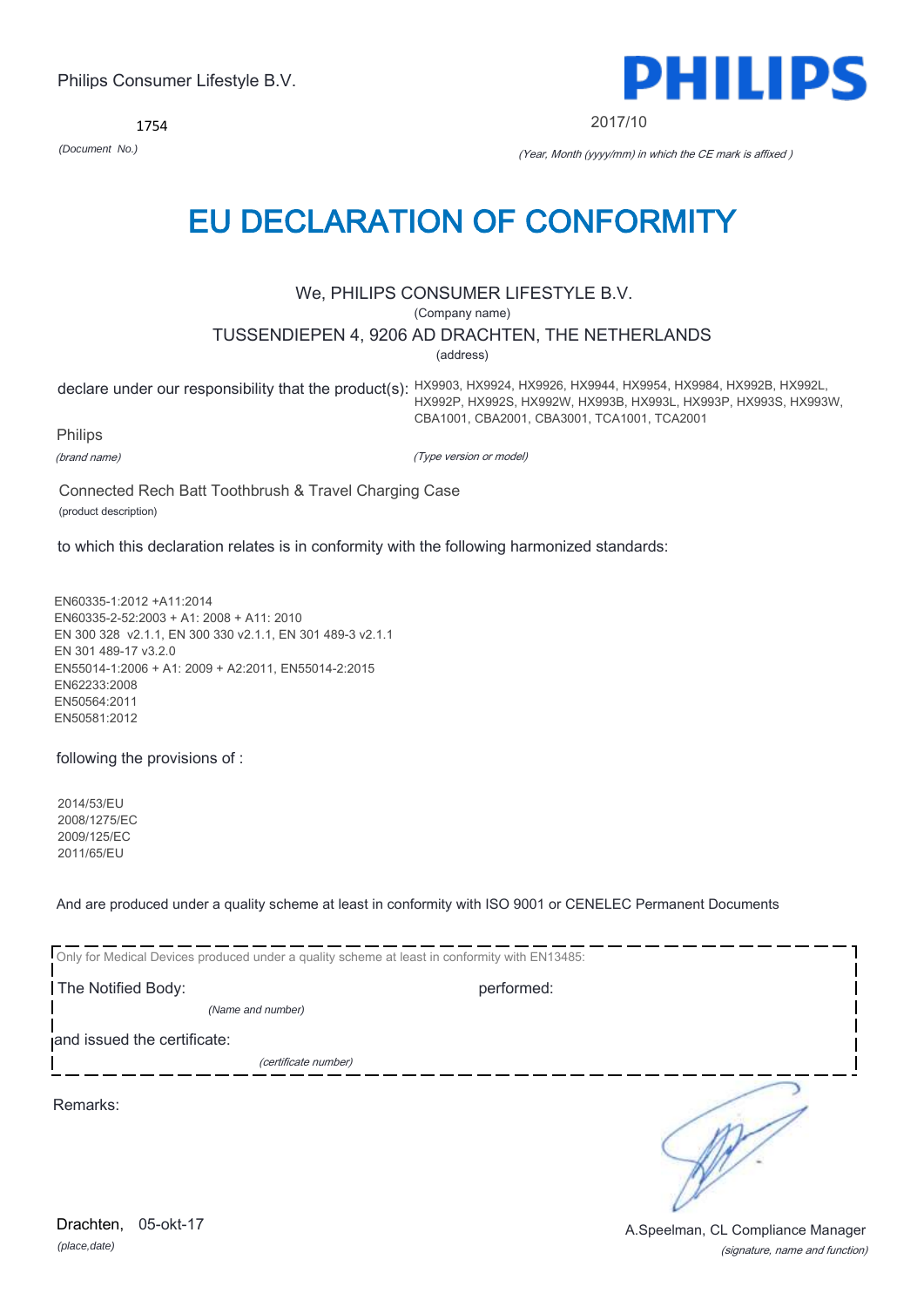1754



#### 2017/10

*(Document No. /Bericht Nr. )* (Year, Month (yyyy/mm) in which the CE mark is affixed /Jahr der CE Zeichenerteilung )

# EU DECLARATION OF CONFORMITY

(EG - Konformitätserklärung)

# We, PHILIPS CONSUMER LIFESTYLE B.V.

(Company name / Name)

### TUSSENDIEPEN 4, 9206 AD DRACHTEN, THE NETHERLANDS

(address / Anschrift)

declare under our responsibility that the product(s) HX9903, HX9924, HX9926, HX9944, HX9954, HX9984, HX992B, HX992L, erklären als Verantwortliche, daß folgende(s) elektrische(n) Produkt(e) Philips

HX992P, HX992S, HX992W, HX993B, HX993L, HX993P, HX993S, HX993W, CBA1001, CBA2001, CBA3001, TCA1001, TCA2001

(brand name, Markenname)

(Type version or model, Typenbezeichnung oder Modell )

Connected Rech Batt Toothbrush & Travel Charging Case (product description, Produktbezeichnung)

to which this declaration relates is in conformity with the following harmonized standards:

(auf die sich diese Konformitätserklärung bezieht, allen nachstehenden hamonisierten Normen entspricht.)

EN60335-1:2012 +A11:2014 EN60335-2-52:2003 + A1: 2008 + A11: 2010 EN 300 328 v2.1.1, EN 300 330 v2.1.1, EN 301 489-3 v2.1.1 EN 301 489-17 v3.2.0 EN55014-1:2006 + A1: 2009 + A2:2011, EN55014-2:2015 EN62233:2008 EN50564:2011 EN50581:2012

# following the provisions of :

(Entsprechend den Bestimmungen der)

2014/53/EU 2008/1275/EC 2009/125/EC 2011/65/EU

And are produced under a quality scheme at least in conformity with ISO 9001 or CENELEC Permanent Documents (und die gemäß eines Qualitätsystems produziert werden, dass mindestens der ISO 9001 oder CENELEC Permanent Documents entspricht)

|                                                             | Only for Medical Devices produced under a quality scheme at least in conformity with EN13485: |                            |                                                             |
|-------------------------------------------------------------|-----------------------------------------------------------------------------------------------|----------------------------|-------------------------------------------------------------|
| The Notified Body:<br>(benannte Stelle)                     | (Name and number/ Name und Kennnummer)                                                        | performed:<br>(ausgeführt) | (description of intervention / Beschreibung des Verfahrens) |
| and issued the certificate:<br>(und stellen das Zertifikat) | (certificate number / Zertifikatnummer)                                                       |                            |                                                             |
| Remarks:                                                    |                                                                                               |                            |                                                             |

*(place,date / Ort, Datum )* Drachten, 05-okt-17

(signature, name and function / Unterschrift, Name und Funktion des Unterzeichners ) A.Speelman, CL Compliance Manager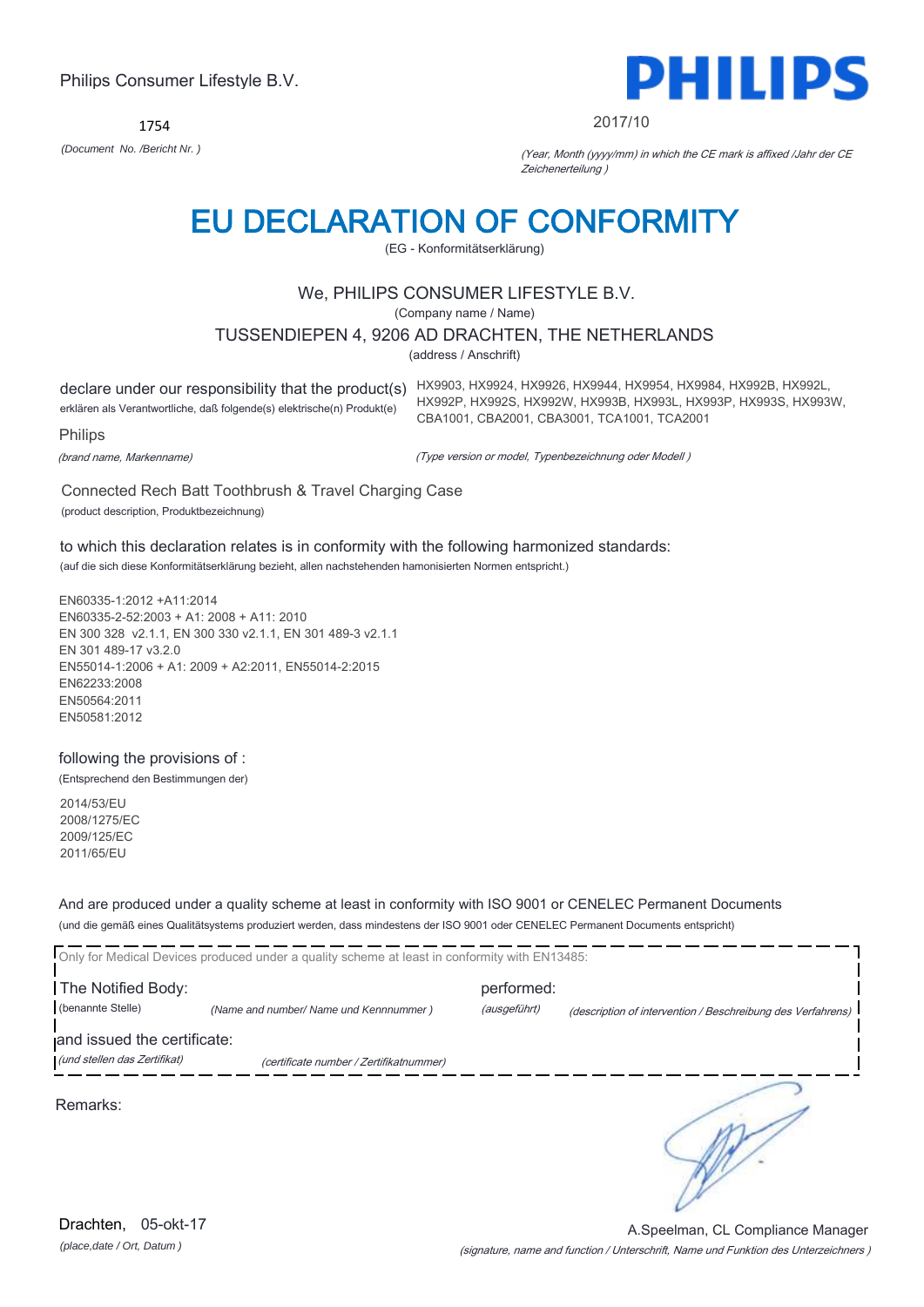1754



#### 2017/10

HX992P, HX992S, HX992W, HX993B, HX993L, HX993P, HX993S, HX993W,

*(Document No. / Numéro du document)* (Year, Month (yyyy/mm) in which the CE mark is affixed / Année/mois (aaaa/mm) au cours de laquelle le marquage CE a été apposé)

# EU DECLARATION OF CONFORMITY

(DECLARATION DE CONFORMITE CE)

# We, PHILIPS CONSUMER LIFESTYLE B.V.

(Company name / Nom de l'entreprise)

#### TUSSENDIEPEN 4, 9206 AD DRACHTEN, THE NETHERLANDS

(address / adresse)

declare under our responsibility that the product(s) HX9903, HX9924, HX9926, HX9944, HX9954, HX9984, HX992B, HX992L, (déclarons sous notre propre responsabilité que le(s) produit(s))

Philips

(brand name, nom de la marque)

(Type version or model, référence ou modèle)

CBA1001, CBA2001, CBA3001, TCA1001, TCA2001

Connected Rech Batt Toothbrush & Travel Charging Case (product description, description du produit)

to which this declaration relates is in conformity with the following harmonized standards: (auquel cette déclaration se rapporte, est conforme aux normes harmonisées suivantes)

EN60335-1:2012 +A11:2014 EN60335-2-52:2003 + A1: 2008 + A11: 2010 EN 300 328 v2.1.1, EN 300 330 v2.1.1, EN 301 489-3 v2.1.1 EN 301 489-17 v3.2.0 EN55014-1:2006 + A1: 2009 + A2:2011, EN55014-2:2015 EN62233:2008 EN50564:2011 EN50581:2012

### following the provisions of :

(conformément aux exigences essentielles et autres dispositions pertinentes de:)

2014/53/EU 2008/1275/EC 2009/125/EC 2011/65/EU

And are produced under a quality scheme at least in conformity with ISO 9001 or CENELEC Permanent Documents (Et sont fabriqués conformément à une qualité au moins conforme à la norme ISO 9001 ou aux Documents Permanents CENELEC)

|                                                             | Only for Medical Devices produced under a quality scheme at least in conformity with EN13485: |                            |                                                              |
|-------------------------------------------------------------|-----------------------------------------------------------------------------------------------|----------------------------|--------------------------------------------------------------|
| The Notified Body:<br>(L'Organisme Notifié)                 | (Name and number/nom et numéro)                                                               | performed:<br>(a effectué) | (description of intervention / description de 'intervention) |
| and issued the certificate:<br>(et a délivré le certificat) | (certificate number / numéro du certificat)                                                   |                            |                                                              |
| Remarks:                                                    |                                                                                               |                            |                                                              |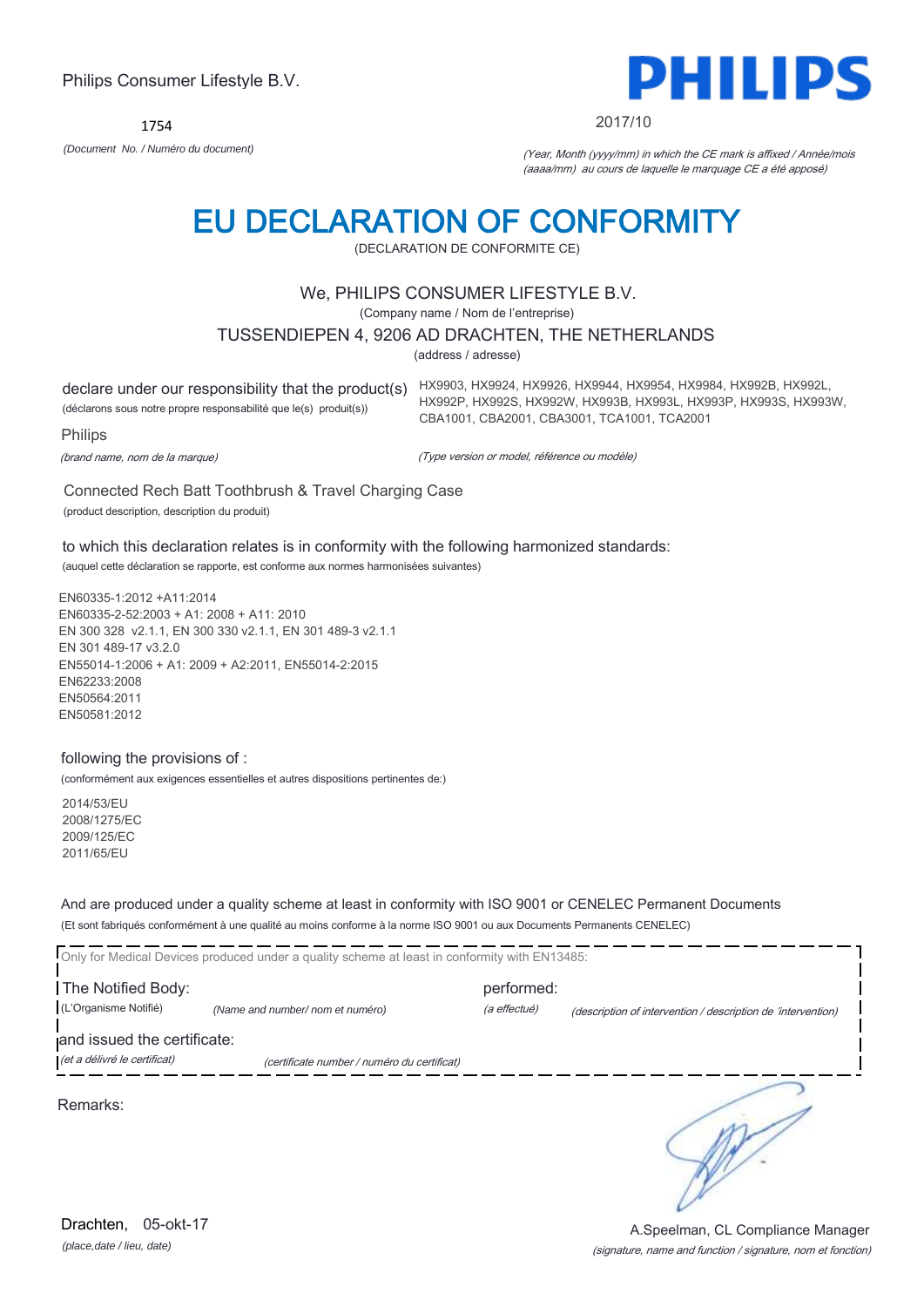1754



#### 2017/10

*(Document No. / Documentnummer)* (Year, Month (yyyy/mm) in which the CE mark is affixed / Jaar, maand waarin de CE markering is uitgegeven)

# EU DECLARATION OF CONFORMITY

(Europeese Conformiteitsverklaring)

# We, PHILIPS CONSUMER LIFESTYLE B.V.

(Company name / Bedrijfsnaam)

### TUSSENDIEPEN 4, 9206 AD DRACHTEN, THE NETHERLANDS

(address / adres)

(verklaren dat onder onze verantwoordelijkheid de product(en))

declare under our responsibility that the product(s) HX9903, HX9924, HX9926, HX9944, HX9954, HX9984, HX992B, HX992L, HX992P, HX992S, HX992W, HX993B, HX993L, HX993P, HX993S, HX993W, CBA1001, CBA2001, CBA3001, TCA1001, TCA2001

**Philips** 

(brand name, merknaam)

(Type version or model, typenummer of model)

Connected Rech Batt Toothbrush & Travel Charging Case (product description, productbeschrijving)

to which this declaration relates is in conformity with the following harmonized standards: (waar deze verklaring betrekking op heeft voldoen aan de volgende geharmoniseerde standaarden)

EN60335-1:2012 +A11:2014 EN60335-2-52:2003 + A1: 2008 + A11: 2010 EN 300 328 v2.1.1, EN 300 330 v2.1.1, EN 301 489-3 v2.1.1 EN 301 489-17 v3.2.0 EN55014-1:2006 + A1: 2009 + A2:2011, EN55014-2:2015 EN62233:2008 EN50564:2011 EN50581:2012

### following the provisions of :

(volgens de voorwaarden van:)

2014/53/EU 2008/1275/EC 2009/125/EC 2011/65/EU

And are produced under a quality scheme at least in conformity with ISO 9001 or CENELEC Permanent Documents (En worden geproduceerd volgens een kwaliteitsprogramma wat minimaal overeenkomt met ISO9001 of de CENELEC permanente documenten)

Only for Medical Devices produced under a quality scheme at least in conformity with EN13485: The Notified Body: performed: (Notified Body) *(Name and number/ Naam en nummer)* (heeft uitgevoerd) (description of intervention / uitgevoerd testprotocol) and issued the certificate: (en heeft een certificaat uitgegeven) (certificate number / nummer van het certificaat) ∍ Remarks:

*(place,date / plaats, datum)* Drachten. 05-okt-17

#### (signature, name and function / handtekening, naam en functie) A.Speelman, CL Compliance Manager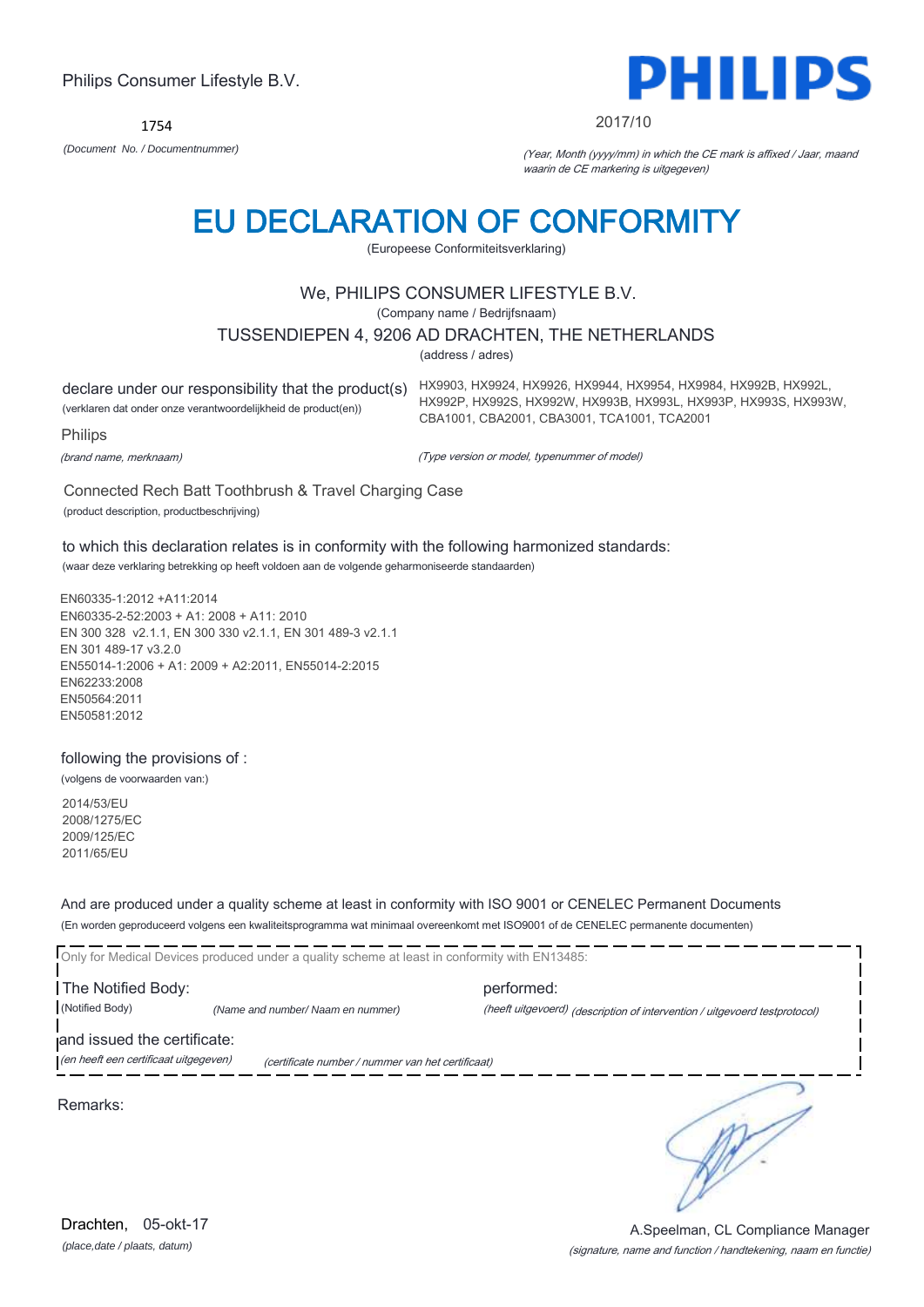1754



#### 2017/10

*(Document No. / Číslo zprávy)* (Year, Month (yyyy/mm) in which the CE mark is affixed / Rok udělění známky CE)

# EU DECLARATION OF CONFORMITY

(Prohlášení o shodě v EU)

# We, PHILIPS CONSUMER LIFESTYLE B.V.

(Company name / Jméno)

### TUSSENDIEPEN 4, 9206 AD DRACHTEN, THE NETHERLANDS

(address / adresa)

(Prohlašujeme na svou odpovědnost, že elektrický výrobek)

declare under our responsibility that the product(s) HX9903, HX9924, HX9926, HX9944, HX9954, HX9984, HX992B, HX992L, HX992P, HX992S, HX992W, HX993B, HX993L, HX993P, HX993S, HX993W, CBA1001, CBA2001, CBA3001, TCA1001, TCA2001

Philips

(brand name, značka)

(Type version or model, Typ verze nebo model)

Connected Rech Batt Toothbrush & Travel Charging Case (product description, popis výrobku)

to which this declaration relates is in conformity with the following harmonized standards:

(na nějž se toto prohlášení vztahuje, je ve shodě s následujícími harmonizovanými normami:)

EN60335-1:2012 +A11:2014 EN60335-2-52:2003 + A1: 2008 + A11: 2010 EN 300 328 v2.1.1, EN 300 330 v2.1.1, EN 301 489-3 v2.1.1 EN 301 489-17 v3.2.0 EN55014-1:2006 + A1: 2009 + A2:2011, EN55014-2:2015 EN62233:2008 EN50564:2011 EN50581:2012

### following the provisions of :

(Následovaných ustanoveními Směrnic:)

2014/53/EU 2008/1275/EC 2009/125/EC 2011/65/EU

And are produced under a quality scheme at least in conformity with ISO 9001 or CENELEC Permanent Documents (A jsou vyráběny v systému řízení kvality minimálně ve shodě s ISO 9001 nebo)

|                             | Only for Medical Devices produced under a quality scheme at least in conformity with EN13485: |            |                                               |
|-----------------------------|-----------------------------------------------------------------------------------------------|------------|-----------------------------------------------|
| The Notified Body:          |                                                                                               | performed: |                                               |
| (Kompetentní orgán)         | (Name and number/ Název a číslo)                                                              | (provedl)  | (description of intervention / popis operace) |
| and issued the certificate: |                                                                                               |            |                                               |
| (a vydal certifikát,)       | (certificate number / číslo certifikátu)                                                      |            |                                               |
| Remarks:                    |                                                                                               |            |                                               |

*(place,date / místo, datum)* Drachten, 05-okt-17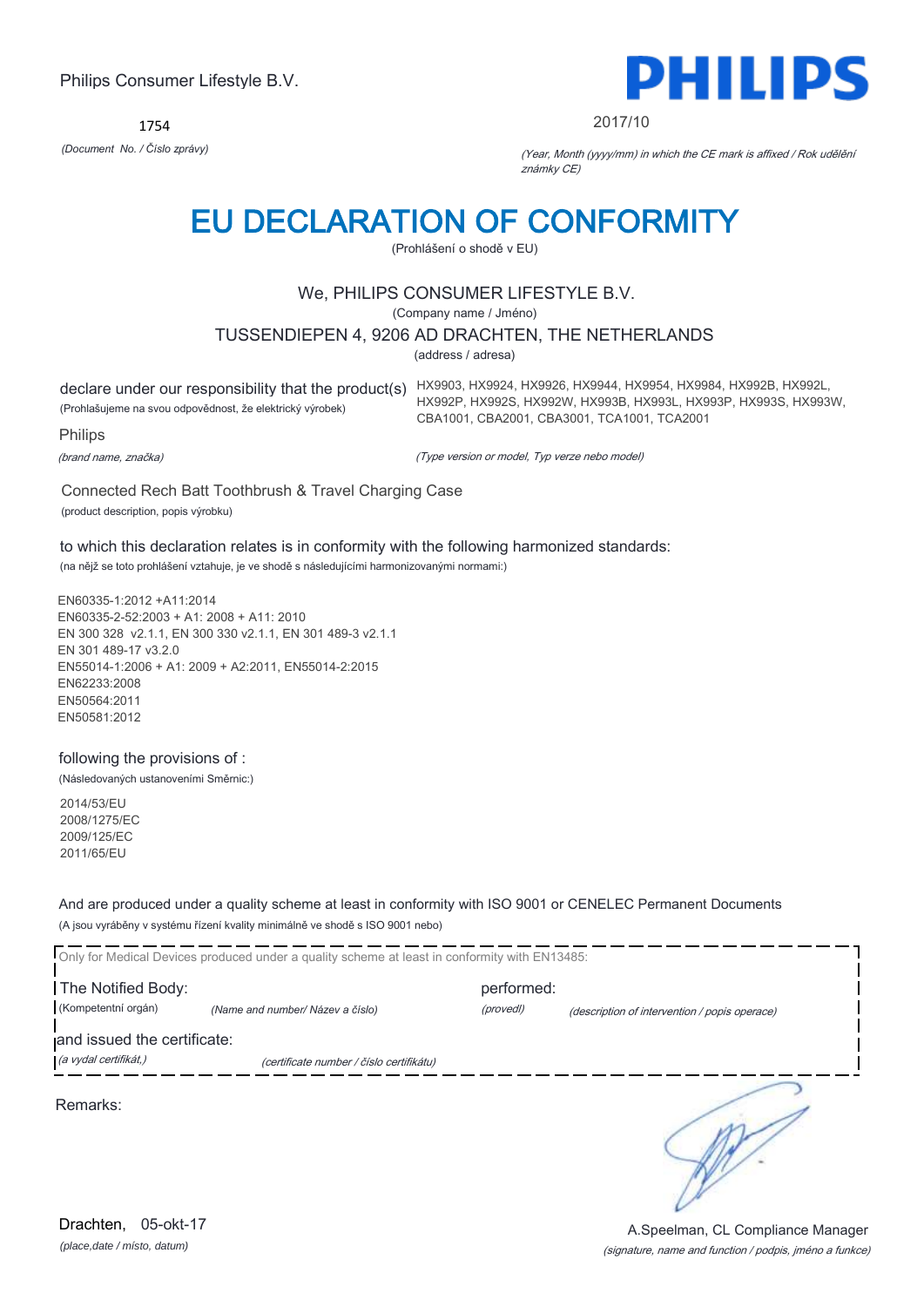1754



#### 2017/10

*(Document No. / Rapportnummer)* (Year, Month (yyyy/mm) in which the CE mark is affixed / Årstal for påhæftning af CE-mærkningen)

# EU DECLARATION OF CONFORMITY

(EU KONFORMITETSERKLÆRING)

# We, PHILIPS CONSUMER LIFESTYLE B.V.

(Company name / Virksomhedens navn)

### TUSSENDIEPEN 4, 9206 AD DRACHTEN, THE NETHERLANDS

(address / adresse)

declare under our responsibility that the product(s) HX9903, HX9924, HX9926, HX9944, HX9954, HX9984, HX992B, HX992L, (Erklærer i henhold til vores ansvar, at de(t) elektriske produkt(er)) Philips HX992P, HX992S, HX992W, HX993B, HX993L, HX993P, HX993S, HX993W, CBA1001, CBA2001, CBA3001, TCA1001, TCA2001

(brand name, navn på varemærke)

(Type version or model, type eller model)

Connected Rech Batt Toothbrush & Travel Charging Case (product description, produktbeskrivelse)

to which this declaration relates is in conformity with the following harmonized standards: (til hvilke(t) denne erklæring relaterer sig, er i konformitet med følgende harmoniserede standarder)

EN60335-1:2012 +A11:2014 EN60335-2-52:2003 + A1: 2008 + A11: 2010 EN 300 328 v2.1.1, EN 300 330 v2.1.1, EN 301 489-3 v2.1.1 EN 301 489-17 v3.2.0 EN55014-1:2006 + A1: 2009 + A2:2011, EN55014-2:2015 EN62233:2008 EN50564:2011 EN50581:2012

#### following the provisions of :

(Opfylder de ufravigelige krav og øvrige forskrifter i)

2014/53/EU 2008/1275/EC 2009/125/EC 2011/65/EU

And are produced under a quality scheme at least in conformity with ISO 9001 or CENELEC Permanent Documents (Og er produceret i en kvalitet, der, som minimum, opfylder kravene i ISO 9001-standarden eller CENELEC's permanente dokumenter)

Only for Medical Devices produced under a quality scheme at least in conformity with EN13485: The Notified Body: example and the performed: (Det Notificerede Organ) *(Name and number/ Navn og nummer)* (har gennemført) (description of intervention / beskrivelse af intervention) and issued the certificate: (og udstedt erklæringen) (certificate number / erklæringsnummer)

Remarks:

∍

*(place,date / sted, dato)* Drachten. 05-okt-17

#### (signature, name and function / Signatur, navn og titel) A.Speelman, CL Compliance Manager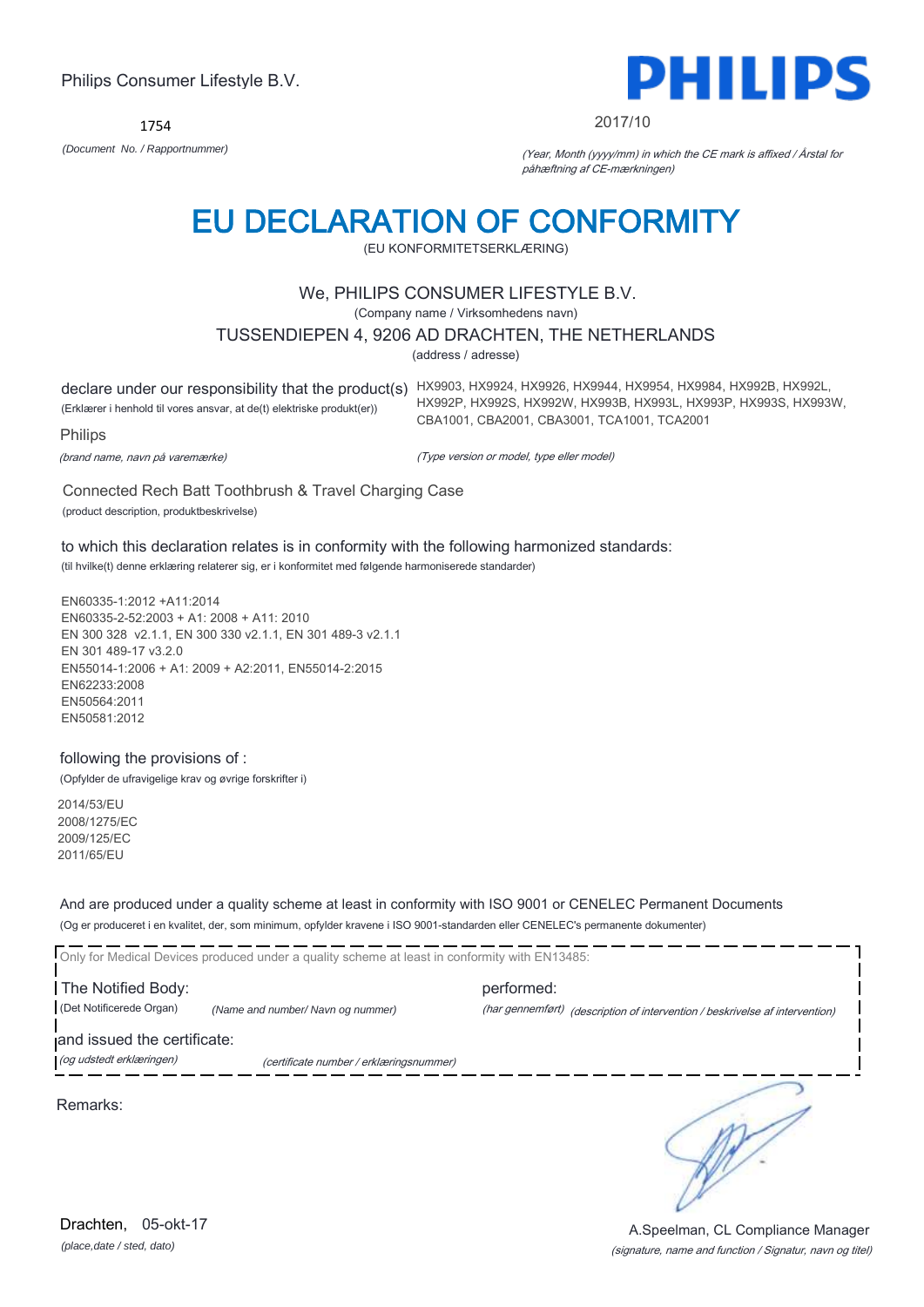1754



#### 2017/10

HX9903, HX9924, HX9926, HX9944, HX9954, HX9984, HX992B, HX992L, HX992P, HX992S, HX992W, HX993B, HX993L, HX993P, HX993S, HX993W,

*(Document No. / Documento nº.)* (Year, Month (yyyy/mm) in which the CE mark is affixed / Año en el que se incluye el marcado CE))

# EU DECLARATION OF CONFORMITY

(EU DECLARACIÓN CE DE CONFORMIDAD)

# We, PHILIPS CONSUMER LIFESTYLE B.V.

(Company name / Nombre compaña )

#### TUSSENDIEPEN 4, 9206 AD DRACHTEN, THE NETHERLANDS

(address / dirección )

declare under our responsibility that the product(s): (Declaramos bajo nuestra propia responsabilidad que el (los) producto(s):

Philips

(brand name, nombre de la marca)

(Type version or model, Referencia o modelo)

CBA1001, CBA2001, CBA3001, TCA1001, TCA2001

Connected Rech Batt Toothbrush & Travel Charging Case (product description, descripción del producto )

to which this declaration relates is in conformity with the following harmonized standards:

(Al que hace referencia esta declaración cumple con las siguientes normas armonizadas)

EN60335-1:2012 +A11:2014 EN60335-2-52:2003 + A1: 2008 + A11: 2010 EN 300 328 v2.1.1, EN 300 330 v2.1.1, EN 301 489-3 v2.1.1 EN 301 489-17 v3.2.0 EN55014-1:2006 + A1: 2009 + A2:2011, EN55014-2:2015 EN62233:2008 EN50564:2011 EN50581:2012

### following the provisions of :

(Siguiendo las disposiciones relativas a:)

2014/53/EU 2008/1275/EC 2009/125/EC 2011/65/EU

And are produced under a quality scheme at least in conformity with ISO 9001 or CENELEC Permanent Documents (Y se fabrican conforme a una calidad al menos conforme a la norma ISO 9001 o a los Documentos Permanentes CENELEC)

|                                                           | Only for Medical Devices produced under a quality scheme at least in conformity with EN13485: |              |                                                                |
|-----------------------------------------------------------|-----------------------------------------------------------------------------------------------|--------------|----------------------------------------------------------------|
| The Notified Body:                                        |                                                                                               | performed:   |                                                                |
| (El organismo notificado)                                 | (Name and number/ Nombre y número)                                                            | (realizador) | (description of intervention / descripción de la intervención) |
| and issued the certificate:<br>(Y expidió el certificado) | (certificate number / número de certificado)                                                  |              |                                                                |
| Remarks:                                                  |                                                                                               |              |                                                                |

(signature, name and function / firma, nombre y cargo ) A.Speelman, CL Compliance Manager

*(place,date / lugar, fecha)* Drachten, 05-okt-17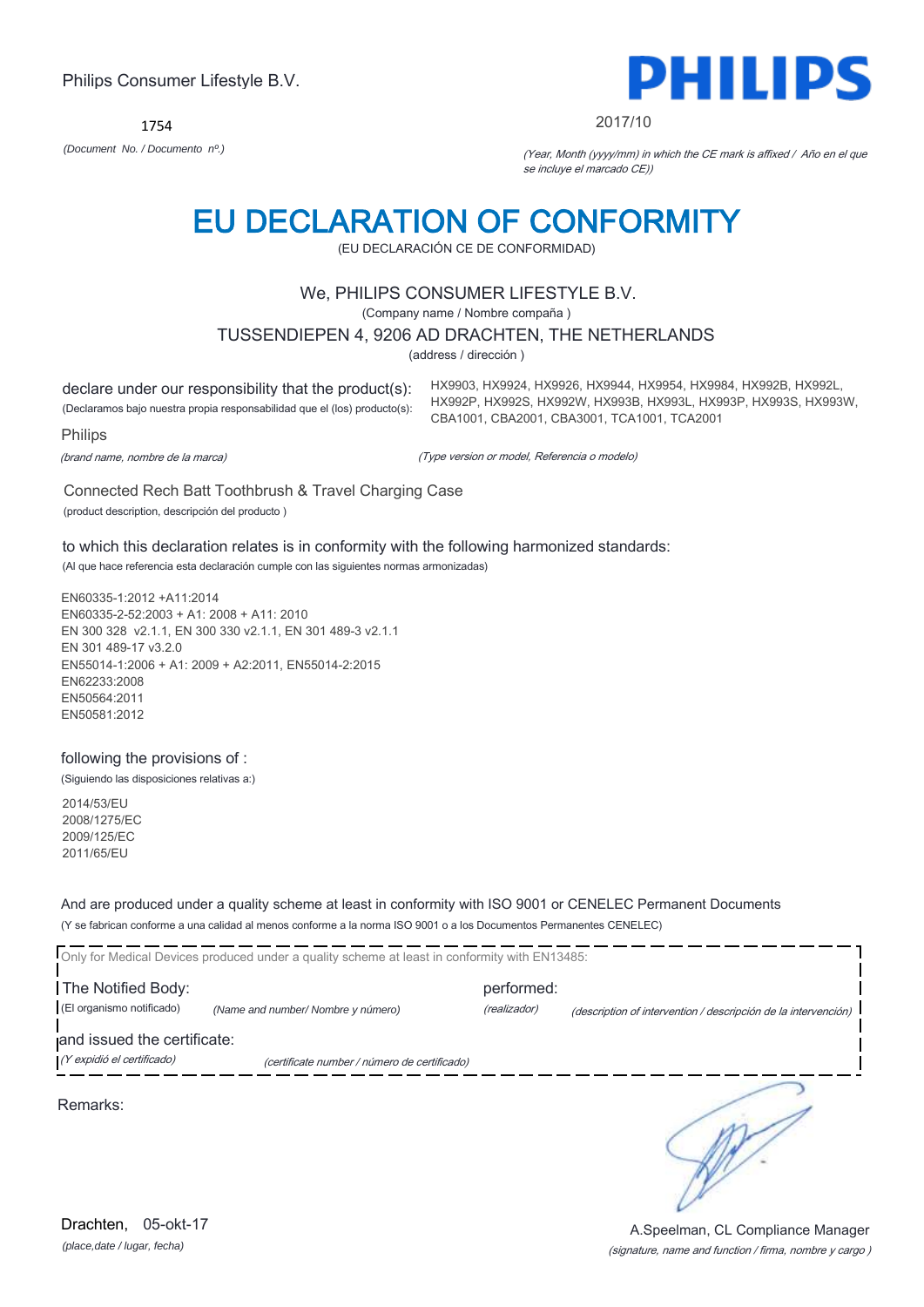1754



#### 2017/10

*(Document No. / Raportti nr.)* (Year, Month (yyyy/mm) in which the CE mark is affixed / CE merkinnän myöntämisvuosi)

# EU DECLARATION OF CONFORMITY

(Vaatimustenmukaisuusvakuutus)

# We, PHILIPS CONSUMER LIFESTYLE B.V.

(Company name / Nimi)

### TUSSENDIEPEN 4, 9206 AD DRACHTEN, THE NETHERLANDS

(address / Osoite)

(Ilmoitus seuraavista vastuullamme olevista sähkötuotteista:)

declare under our responsibility that the product(s) HX9903, HX9924, HX9926, HX9944, HX9954, HX9984, HX992B, HX992L, HX992P, HX992S, HX992W, HX993B, HX993L, HX993P, HX993S, HX993W, CBA1001, CBA2001, CBA3001, TCA1001, TCA2001

**Philips** 

(brand name, Brändinimi)

(Type version or model, Tyypi, versio tai malli)

Connected Rech Batt Toothbrush & Travel Charging Case (product description, Tuotekuvaus)

## to which this declaration relates is in conformity with the following harmonized standards:

(Tämä vakuutus on yhdenmukainen seuraavien harmonisointistandardien kanssa)

EN60335-1:2012 +A11:2014 EN60335-2-52:2003 + A1: 2008 + A11: 2010 EN 300 328 v2.1.1, EN 300 330 v2.1.1, EN 301 489-3 v2.1.1 EN 301 489-17 v3.2.0 EN55014-1:2006 + A1: 2009 + A2:2011, EN55014-2:2015 EN62233:2008 EN50564:2011 EN50581:2012

following the provisions of :

(Seuraavien määräysten mukaisesti)

2014/53/EU 2008/1275/EC 2009/125/EC 2011/65/EU

And are produced under a quality scheme at least in conformity with ISO 9001 or CENELEC Permanent Documents (Ja on tuotettu seuraavien laatujärjestelmien mukaisesti : ISO 9001 ja CENELEC asiakirjat)

|                             | Only for Medical Devices produced under a quality scheme at least in conformity with EN13485: |               |                                                     |
|-----------------------------|-----------------------------------------------------------------------------------------------|---------------|-----------------------------------------------------|
| The Notified Body:          |                                                                                               | performed:    |                                                     |
| (Ilmoitettu laitos)         | (Name and number/ Nimi ja numero)                                                             | (suoritetaan) | (description of intervention / toimenpiteen kuvaus) |
| and issued the certificate: |                                                                                               |               |                                                     |
| (Todistuksen antaja)        | (certificate number / Sertifikaatin numero)                                                   |               |                                                     |
| Remarks:                    |                                                                                               |               |                                                     |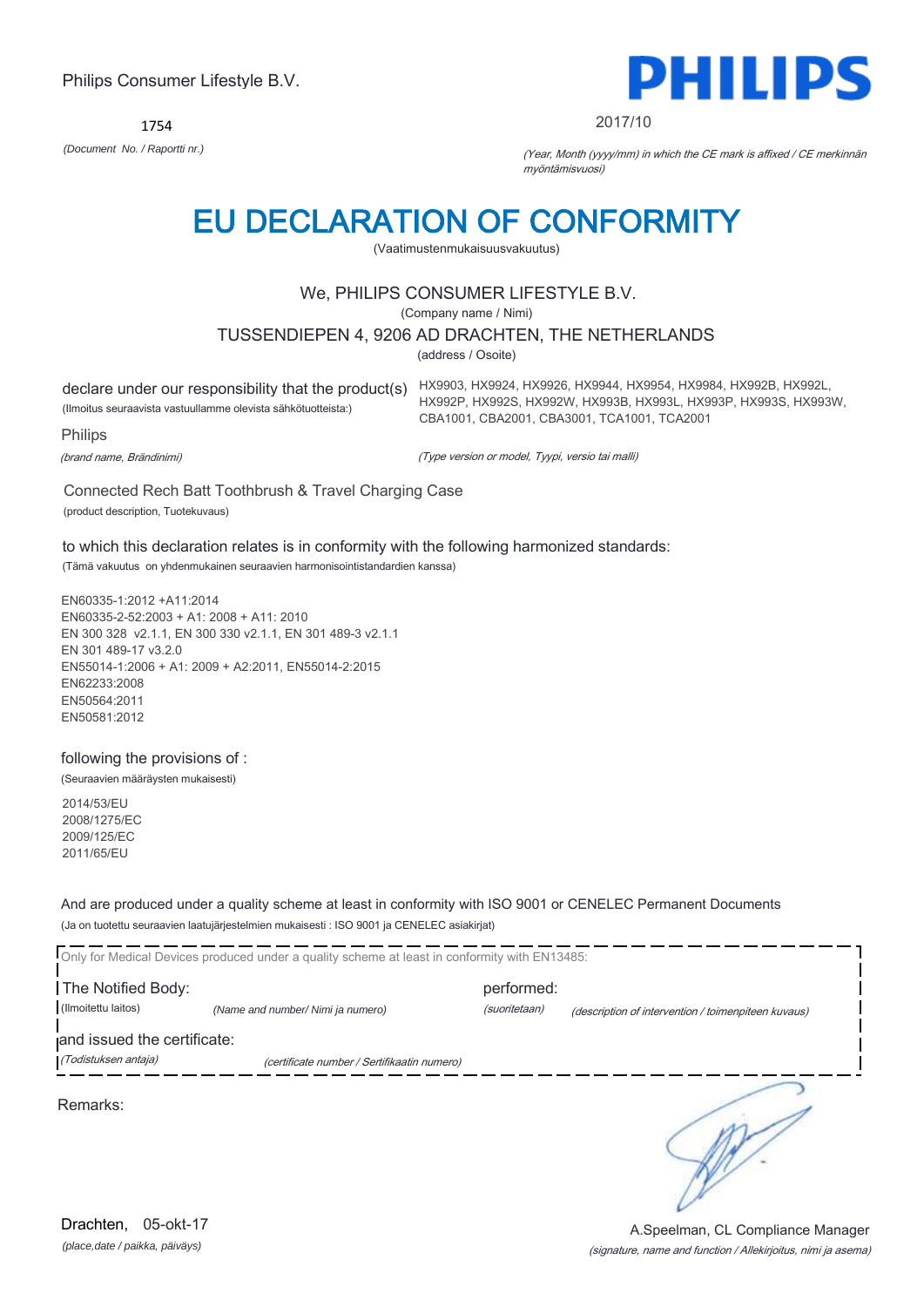1754



#### 2017/10

*(Document No. / Jelentés száma)* (Year, Month (yyyy/mm) in which the CE mark is affixed / A CE jelzés feltüntetésének éve)

# EU DECLARATION OF CONFORMITY

(EC MEGFELELŐSÉGI NYILATKOZAT)

# We, PHILIPS CONSUMER LIFESTYLE B.V.

(Company name / Név)

TUSSENDIEPEN 4, 9206 AD DRACHTEN, THE NETHERLANDS

(address / cím)

declare under our responsibility that the product(s) (Felelőssége tudatában nyilatkozik, hogy az alábbi elektronikai termék(ek)) HX9903, HX9924, HX9926, HX9944, HX9954, HX9984, HX992B, HX992L, HX992P, HX992S, HX992W, HX993B, HX993L, HX993P, HX993S, HX993W, CBA1001, CBA2001, CBA3001, TCA1001, TCA2001

Philips

(brand name, márkanév)

(Type version or model, Típusváltozat vagy modell)

Connected Rech Batt Toothbrush & Travel Charging Case (product description, termék megnevezése)

to which this declaration relates is in conformity with the following harmonized standards: (Az ezen nyilatkozatban foglaltak szerint megfelel(nek) a következő harmonizált szabványoknak)

EN60335-1:2012 +A11:2014 EN60335-2-52:2003 + A1: 2008 + A11: 2010 EN 300 328 v2.1.1, EN 300 330 v2.1.1, EN 301 489-3 v2.1.1 EN 301 489-17 v3.2.0 EN55014-1:2006 + A1: 2009 + A2:2011, EN55014-2:2015 EN62233:2008 EN50564:2011 EN50581:2012

following the provisions of :

(Követve a következő ajánlásokat)

2014/53/EU 2008/1275/EC 2009/125/EC 2011/65/EU

And are produced under a quality scheme at least in conformity with ISO 9001 or CENELEC Permanent Documents (legalább az ISO 9001-nek megfelelően vagy)

|                                | Only for Medical Devices produced under a quality scheme at least in conformity with EN13485: |              |                                                    |
|--------------------------------|-----------------------------------------------------------------------------------------------|--------------|----------------------------------------------------|
| The Notified Body:             |                                                                                               | performed:   |                                                    |
| (Bejelentett testület)         | (Name and number/Név és szám)                                                                 | (teljesítve) | (description of intervention / intézkedés leírása) |
| and issued the certificate:    |                                                                                               |              |                                                    |
| (és a kibocsátott tanúsítvány) | (certificate number / tanúsítvány száma)                                                      |              |                                                    |
| Remarks:                       |                                                                                               |              |                                                    |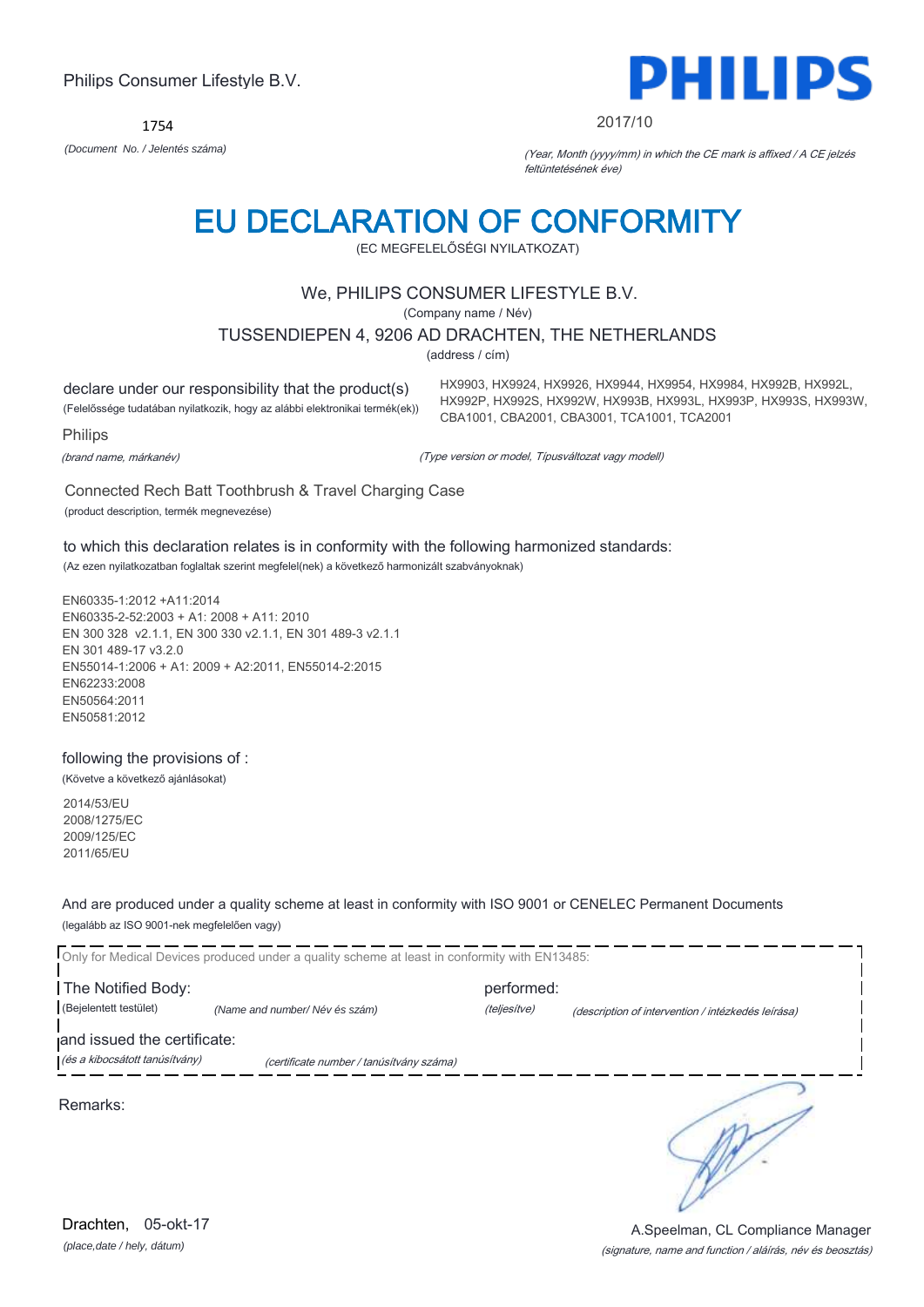1754



#### 2017/10

*(Document No. / Report Numero )* (Year, Month (yyyy/mm) in which the CE mark is affixed / Anno di apposizione della marcatura CE)

# EU DECLARATION OF CONFORMITY

(DICHIARAZIONE DI CONFORMITA' CE )

# We, PHILIPS CONSUMER LIFESTYLE B.V.

(Company name / denominazione sociale)

### TUSSENDIEPEN 4, 9206 AD DRACHTEN, THE NETHERLANDS

(address / sede)

(dichiara sotto la propria responsabilità che il /i Prodotto /i elettrico/i)

declare under our responsibility that the product(s): HX9903, HX9924, HX9926, HX9944, HX9954, HX9984, HX992B, HX992L, HX992P, HX992S, HX992W, HX993B, HX993L, HX993P, HX993S, HX993W, CBA1001, CBA2001, CBA3001, TCA1001, TCA2001

Philips

(brand name, marchio)

(Type version or model, modello o versione )

Connected Rech Batt Toothbrush & Travel Charging Case (product description, descrizione del prodotto)

to which this declaration relates is in conformity with the following harmonized standards: (al quale la presente dichiarazione si riferisce è conforme alle seguenti norme tecniche armonizzate)

EN60335-1:2012 +A11:2014 EN60335-2-52:2003 + A1: 2008 + A11: 2010 EN 300 328 v2.1.1, EN 300 330 v2.1.1, EN 301 489-3 v2.1.1 EN 301 489-17 v3.2.0 EN55014-1:2006 + A1: 2009 + A2:2011, EN55014-2:2015 EN62233:2008 EN50564:2011 EN50581:2012

following the provisions of :

(secondo le disposizioni della )

2014/53/EU 2008/1275/EC 2009/125/EC 2011/65/EU

And are produced under a quality scheme at least in conformity with ISO 9001 or CENELEC Permanent Documents (e i processi produttivi seguono un sistema qualità conforme almeno alla norma ISO 9001 o ai documenti permanenti CENELEC)

|                                   | Only for Medical Devices produced under a quality scheme at least in conformity with EN13485: |               |                                                             |
|-----------------------------------|-----------------------------------------------------------------------------------------------|---------------|-------------------------------------------------------------|
| The Notified Body:                |                                                                                               | performed:    |                                                             |
| (L'ente certificatore notificato) | (Name and number/ denominazione e numero)                                                     | (ha eseguito) | (description of intervention / descrizione dell'intervento) |
| and issued the certificate:       |                                                                                               |               |                                                             |
| (ed emesso il certificato)        | (certificate number / numero del certificato)                                                 |               |                                                             |
| Remarks:                          |                                                                                               |               |                                                             |

*(place,date / luogo e data)* Drachten, 05-okt-17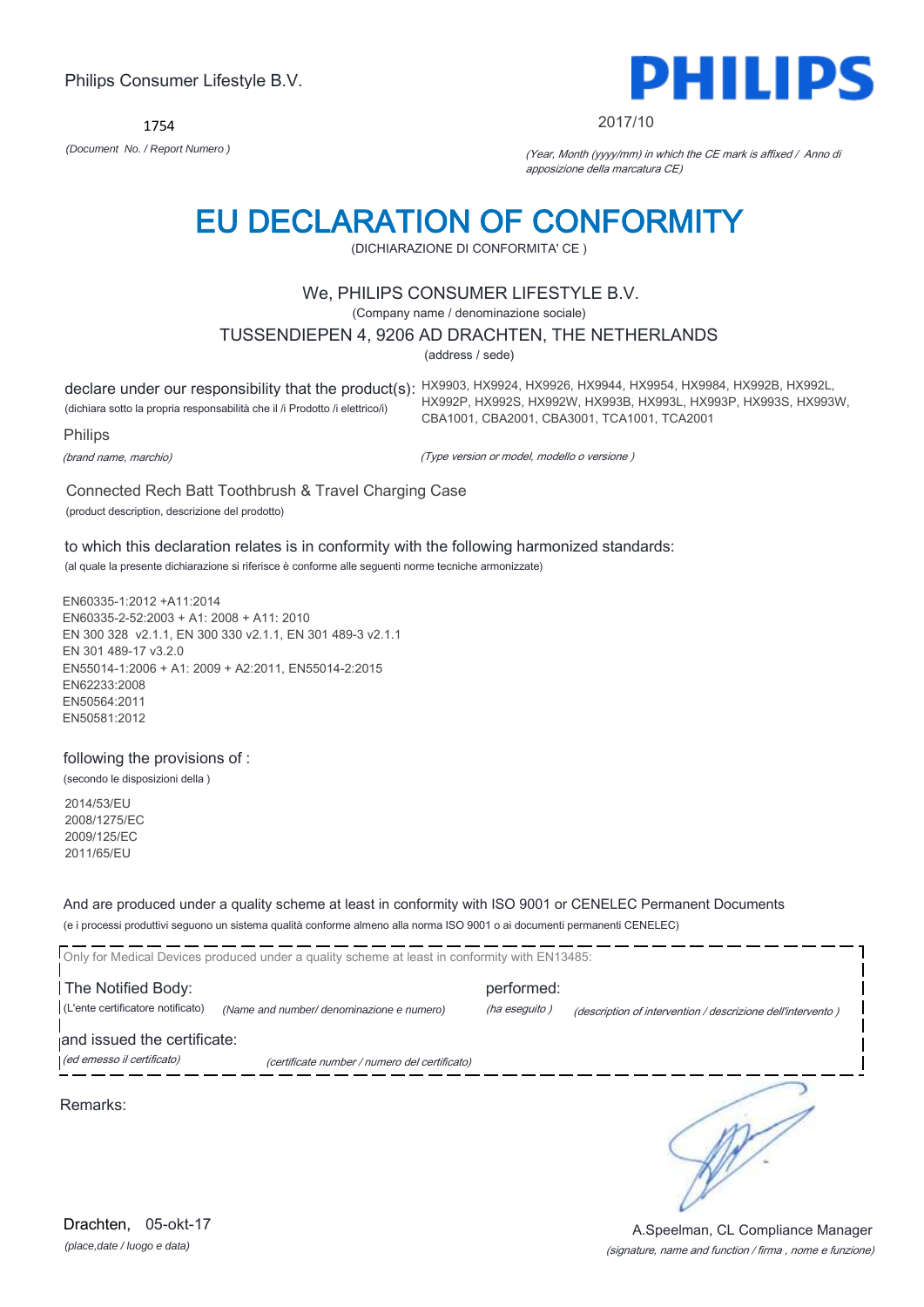1754



#### 2017/10

*(Document No. / Pranešimo Nr.)* (Year, Month (yyyy/mm) in which the CE mark is affixed / Metai, kada CE patvirtino)

# EU DECLARATION OF CONFORMITY

(EC ATITIKTIES DEKLARACIJA)

## We, PHILIPS CONSUMER LIFESTYLE B.V.

(Company name / Pavadinimas)

#### TUSSENDIEPEN 4, 9206 AD DRACHTEN, THE NETHERLANDS

(address / adresas)

declare under our responsibility that the product(s) HX9903, HX9924, HX9926, HX9944, HX9954, HX9984, HX992B, HX992L, (Deklaruojame, kad elektronikos gaminys (-iai):) HX992P, HX992S, HX992W, HX993B, HX993L, HX993P, HX993S, HX993W, CBA1001, CBA2001, CBA3001, TCA1001, TCA2001

Philips

(brand name, firmos ženklo pavadinimas )

(Type version or model, Tipas arba modelis)

Connected Rech Batt Toothbrush & Travel Charging Case (product description, gaminio aprašymas)

to which this declaration relates is in conformity with the following harmonized standards:

(Pagal šią deklaraciją atitinka toliau nurodytus standartus:)

EN60335-1:2012 +A11:2014 EN60335-2-52:2003 + A1: 2008 + A11: 2010 EN 300 328 v2.1.1, EN 300 330 v2.1.1, EN 301 489-3 v2.1.1 EN 301 489-17 v3.2.0 EN55014-1:2006 + A1: 2009 + A2:2011, EN55014-2:2015 EN62233:2008 EN50564:2011 EN50581:2012

### following the provisions of :

(Atitinka tokias nuostatas:)

2014/53/EU 2008/1275/EC 2009/125/EC 2011/65/EU

And are produced under a quality scheme at least in conformity with ISO 9001 or CENELEC Permanent Documents (Pagaminta atitinkant visus kokybės reikalavimus pagal ISO 9001 ar CENELEC nuolatinius dokumentus)

|                                            | Only for Medical Devices produced under a quality scheme at least in conformity with EN13485: |                         |                                                         |
|--------------------------------------------|-----------------------------------------------------------------------------------------------|-------------------------|---------------------------------------------------------|
| The Notified Body:<br>(Informuota istaiga) | (Name and number/ Pavadinimas ir numeris)                                                     | performed:<br>(atlikta) | (description of intervention / intervencijos aprašymas) |
| and issued the certificate:                |                                                                                               |                         |                                                         |
| (Sertifikatas išleistas)                   | (certificate number / sertifikato numeris)                                                    |                         |                                                         |
| Remarks:                                   |                                                                                               |                         |                                                         |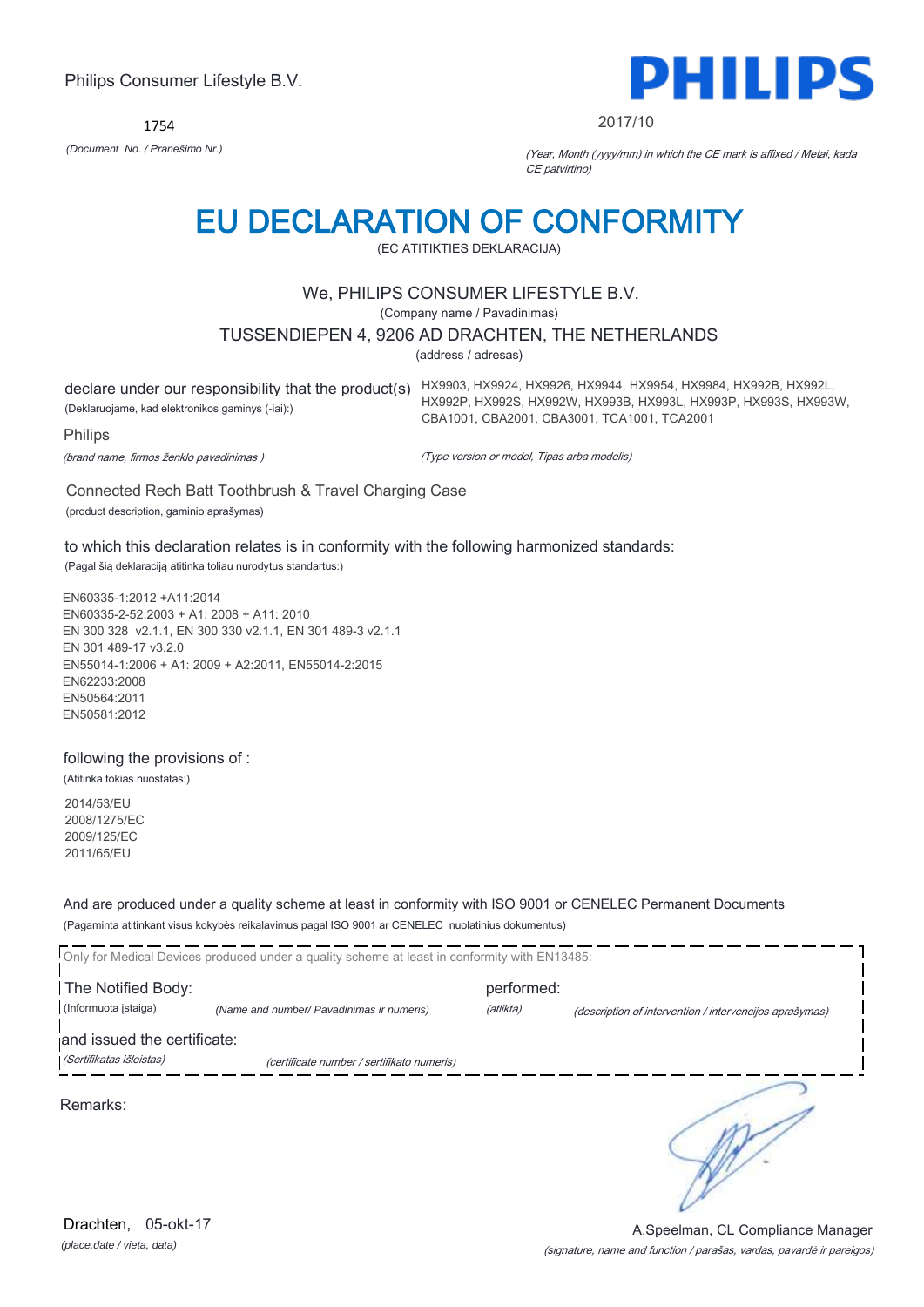1754



#### 2017/10

HX992P, HX992S, HX992W, HX993B, HX993L, HX993P, HX993S, HX993W,

*(Document No. / Ziņojums Nr)* (Year, Month (yyyy/mm) in which the CE mark is affixed / Gads kurā CE zīme ieviesta)

# EU DECLARATION OF CONFORMITY

(EC deklarācija atbilstība)

# We, PHILIPS CONSUMER LIFESTYLE B.V.

(Company name / vārds)

#### TUSSENDIEPEN 4, 9206 AD DRACHTEN, THE NETHERLANDS

(address / adrese)

declare under our responsibility that the product(s) HX9903, HX9924, HX9926, HX9944, HX9954, HX9984, HX992B, HX992L, (deklarēt zem vai atbildība ka, elektronisks produkts)

Philips

(brand name, fabrikas marka vārds)

(Type version or model, Tips, versija vai modelis)

CBA1001, CBA2001, CBA3001, TCA1001, TCA2001

Connected Rech Batt Toothbrush & Travel Charging Case (product description, produkta apraksts)

to which this declaration relates is in conformity with the following harmonized standards: (Kam ši deklarācija atbilst ir apliecināt ar sekojošiem saskaņotiem standartiem)

EN60335-1:2012 +A11:2014 EN60335-2-52:2003 + A1: 2008 + A11: 2010 EN 300 328 v2.1.1, EN 300 330 v2.1.1, EN 301 489-3 v2.1.1 EN 301 489-17 v3.2.0 EN55014-1:2006 + A1: 2009 + A2:2011, EN55014-2:2015 EN62233:2008 EN50564:2011 EN50581:2012

### following the provisions of :

(Sekojot noteikumiem)

2014/53/EU 2008/1275/EC 2009/125/EC 2011/65/EU

And are produced under a quality scheme at least in conformity with ISO 9001 or CENELEC Permanent Documents (Tiek ražots zem kvalitātes sistēma kas ir apstiprināta ar ISO 9001 vai CENELEC pastāvošiem dokumentiem )

|                             | Only for Medical Devices produced under a quality scheme at least in conformity with EN13485: |            |                                                        |
|-----------------------------|-----------------------------------------------------------------------------------------------|------------|--------------------------------------------------------|
| The Notified Body:          |                                                                                               | performed: |                                                        |
| (Reģistrēta galvenā daļa)   | (Name and number/ vārds un numurs)                                                            | (paveikts) | (description of intervention / intervencijas apraksts) |
| and issued the certificate: |                                                                                               |            |                                                        |
| (Un izveido sertifikātu)    | (certificate number / sertifikāta numurs)                                                     |            |                                                        |
| Remarks:                    |                                                                                               |            |                                                        |

*(place,date / vieta, datums)* Drachten, 05-okt-17

#### (signature, name and function / parskts, vārds un amatpienākums) A.Speelman, CL Compliance Manager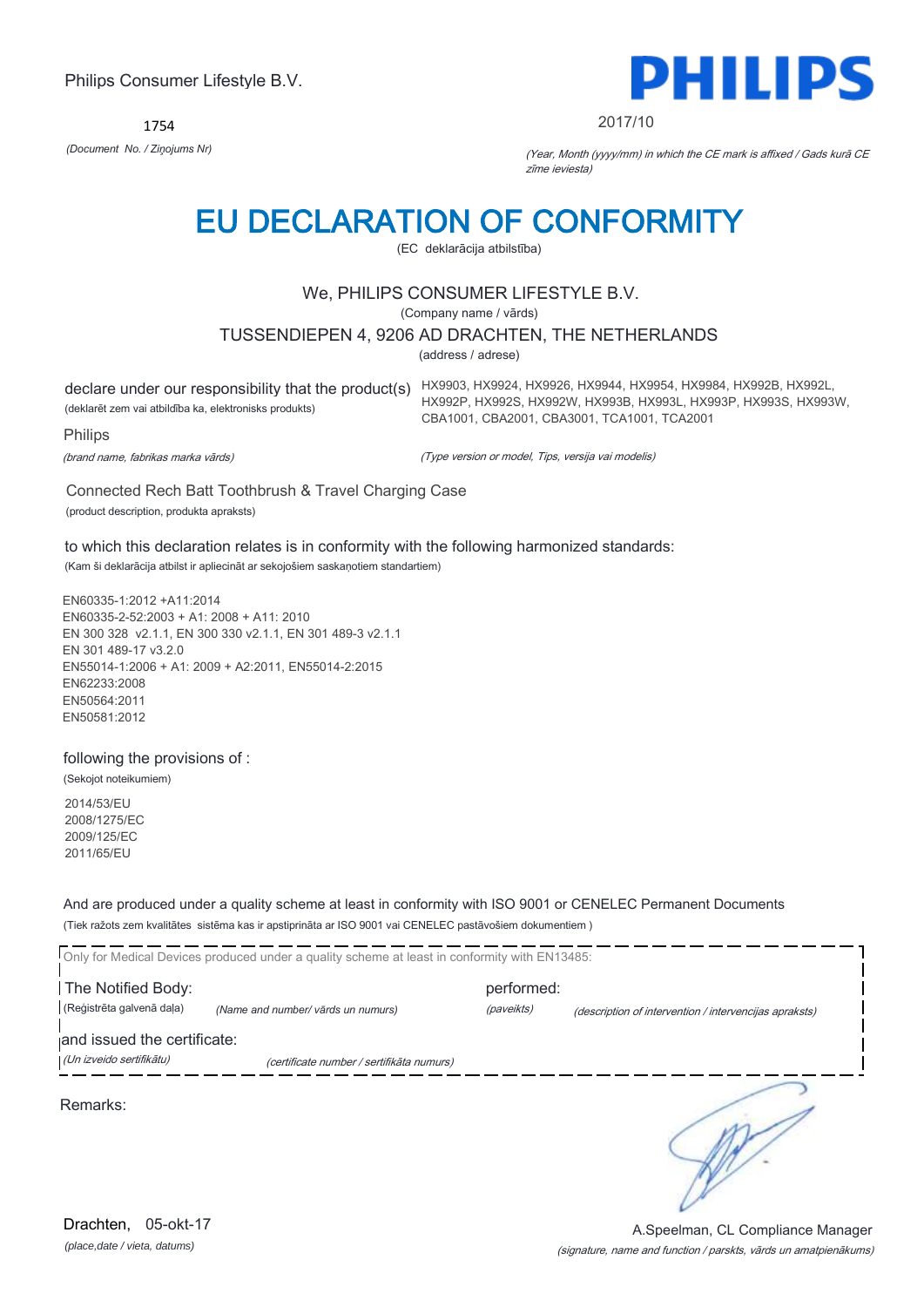1754



#### 2017/10

HX9903, HX9924, HX9926, HX9944, HX9954, HX9984, HX992B, HX992L, HX992P, HX992S, HX992W, HX993B, HX993L, HX993P, HX993S, HX993W,

CBA1001, CBA2001, CBA3001, TCA1001, TCA2001

*(Document No. / Numer raportu)* (Year, Month (yyyy/mm) in which the CE mark is affixed / Rok, w którym oznakowanie CE zostało umieszczone na wyrobie)

# EU DECLARATION OF CONFORMITY

(DEKLARACJA ZGODNOŚCI UE)

# We, PHILIPS CONSUMER LIFESTYLE B.V.

(Company name / Nazwa)

### TUSSENDIEPEN 4, 9206 AD DRACHTEN, THE NETHERLANDS

(address / adres)

declare under our responsibility that the product(s) (Deklarujemy na naszą odpowiedzialność, że urządzeni(e/a) elektryczne)

Philips

(brand name, marka)

(Type version or model, Typ lub model)

Connected Rech Batt Toothbrush & Travel Charging Case (product description, nazwa /opis produktu)

to which this declaration relates is in conformity with the following harmonized standards: (Do którego odnosi się niniejsza deklaracja jest zgodny z następującymi normami zharmonizowanymi)

EN60335-1:2012 +A11:2014 EN60335-2-52:2003 + A1: 2008 + A11: 2010 EN 300 328 v2.1.1, EN 300 330 v2.1.1, EN 301 489-3 v2.1.1 EN 301 489-17 v3.2.0 EN55014-1:2006 + A1: 2009 + A2:2011, EN55014-2:2015 EN62233:2008 EN50564:2011 EN50581:2012

### following the provisions of :

(Zgodnie z dyrektywami)

2014/53/EU 2008/1275/EC 2009/125/EC 2011/65/EU

And are produced under a quality scheme at least in conformity with ISO 9001 or CENELEC Permanent Documents (oraz został wyprodukowany zgodnie ze standardami jakościowymi takimi jak ISO9001 lub CENELEC Permanent Documents)

|                             | Only for Medical Devices produced under a quality scheme at least in conformity with EN13485: |            |                                                |
|-----------------------------|-----------------------------------------------------------------------------------------------|------------|------------------------------------------------|
| The Notified Body:          |                                                                                               | performed: |                                                |
| (Jednostka certyfikująca)   | (Name and number/ Nazwa i numer)                                                              | (wykonała) | (description of intervention / rodzaj badania) |
| and issued the certificate: |                                                                                               |            |                                                |
| (i wydała certyfikat)       | (certificate number / numer certyfikatu)                                                      |            |                                                |
| Remarks:                    |                                                                                               |            |                                                |

A.Speelman, CL Compliance Manager

*(place,date / miasto, data)* Drachten, 05-okt-17

# (signature, name and function / podpis, imię i nazwisko oraz funkcja)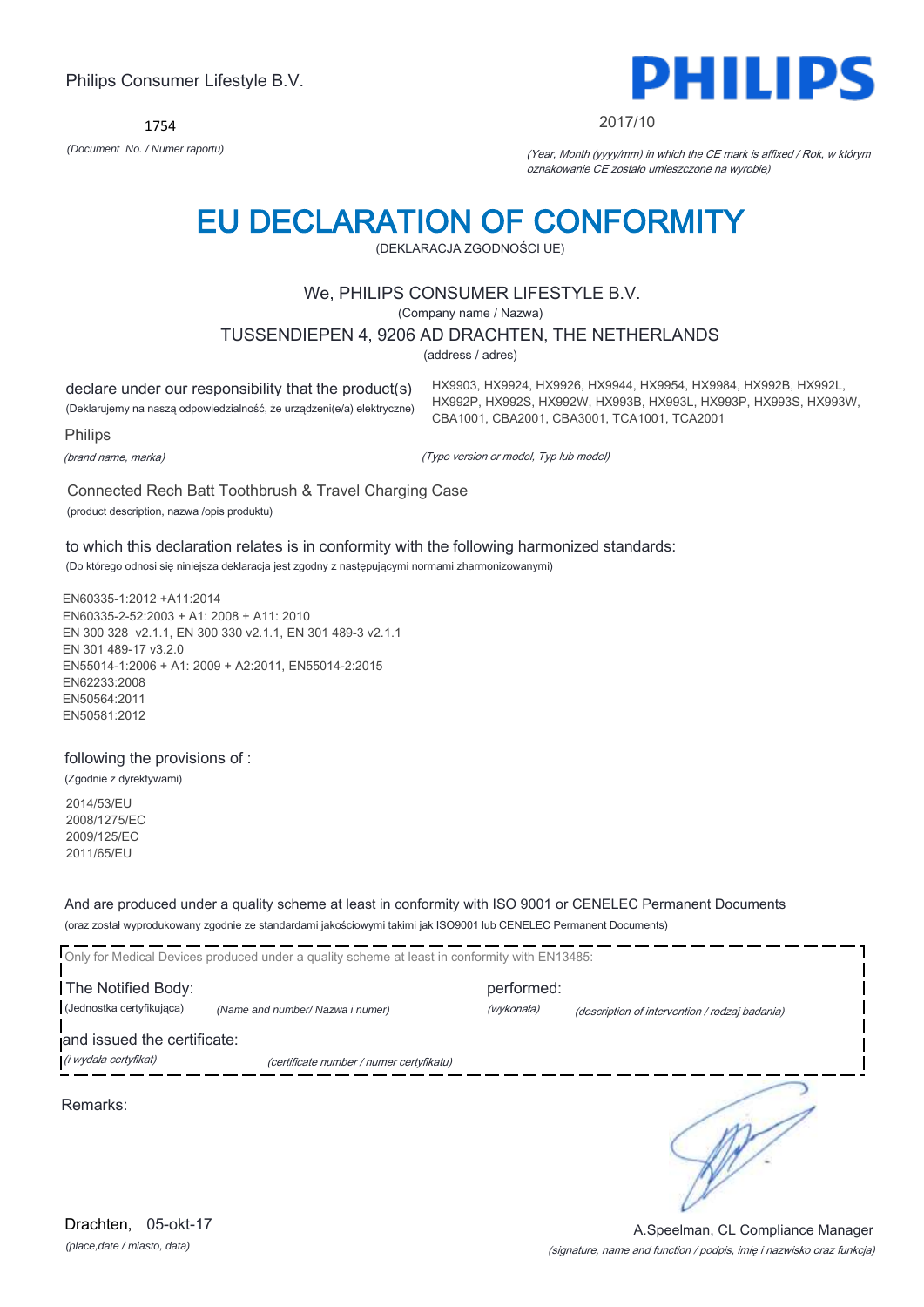1754



#### 2017/10

HX992P, HX992S, HX992W, HX993B, HX993L, HX993P, HX993S, HX993W,

*(Document No. / Relatório No.)* (Year, Month (yyyy/mm) in which the CE mark is affixed / Ano em que a marca CE é afixada)

# EU DECLARATION OF CONFORMITY

(DECLARAÇÃODE CONFORMIDADE CE)

# We, PHILIPS CONSUMER LIFESTYLE B.V.

(Company name / Nome)

### TUSSENDIEPEN 4, 9206 AD DRACHTEN, THE NETHERLANDS

(address)

declare under our responsibility that the product(s) HX9903, HX9924, HX9926, HX9944, HX9954, HX9984, HX992B, HX992L,

(Declara sob a sua responsabilidade que o(s) producto(s) eléctricos )

Philips

(brand name, nome da marca)

(Type version or model, Indicar versão ou modelo)

CBA1001, CBA2001, CBA3001, TCA1001, TCA2001

Connected Rech Batt Toothbrush & Travel Charging Case (product description, Descrição do produto)

to which this declaration relates is in conformity with the following harmonized standards: (Aqueles a quem esta declaração se derige, está em conformidade com as seguintes normas harmonizadas)

EN60335-1:2012 +A11:2014 EN60335-2-52:2003 + A1: 2008 + A11: 2010 EN 300 328 v2.1.1, EN 300 330 v2.1.1, EN 301 489-3 v2.1.1 EN 301 489-17 v3.2.0 EN55014-1:2006 + A1: 2009 + A2:2011, EN55014-2:2015 EN62233:2008 EN50564:2011 EN50581:2012

### following the provisions of :

(Na sequência do disposto em:)

2014/53/EU 2008/1275/EC 2009/125/EC 2011/65/EU

And are produced under a quality scheme at least in conformity with ISO 9001 or CENELEC Permanent Documents (E são produzidos sob um regime de qualidade, pelo menos, em conformidade com a norma ISO 9001 ou Documentos Permanentes CENELEC)

|                             | Only for Medical Devices produced under a quality scheme at least in conformity with EN13485: |             |                                                          |
|-----------------------------|-----------------------------------------------------------------------------------------------|-------------|----------------------------------------------------------|
| The Notified Body:          |                                                                                               | performed:  |                                                          |
| (O organismo notificado)    | (Name and number/Nome e número)                                                               | (realizada) | (description of intervention / descrição da intervenção) |
| and issued the certificate: |                                                                                               |             |                                                          |
| (E emitido o certificado)   | (certificate number / certificado número)                                                     |             |                                                          |

Remarks:

*(place,date / local, data)* Drachten, 05-okt-17

#### (signature, name and function / assinatura, nome e função) A.Speelman, CL Compliance Manager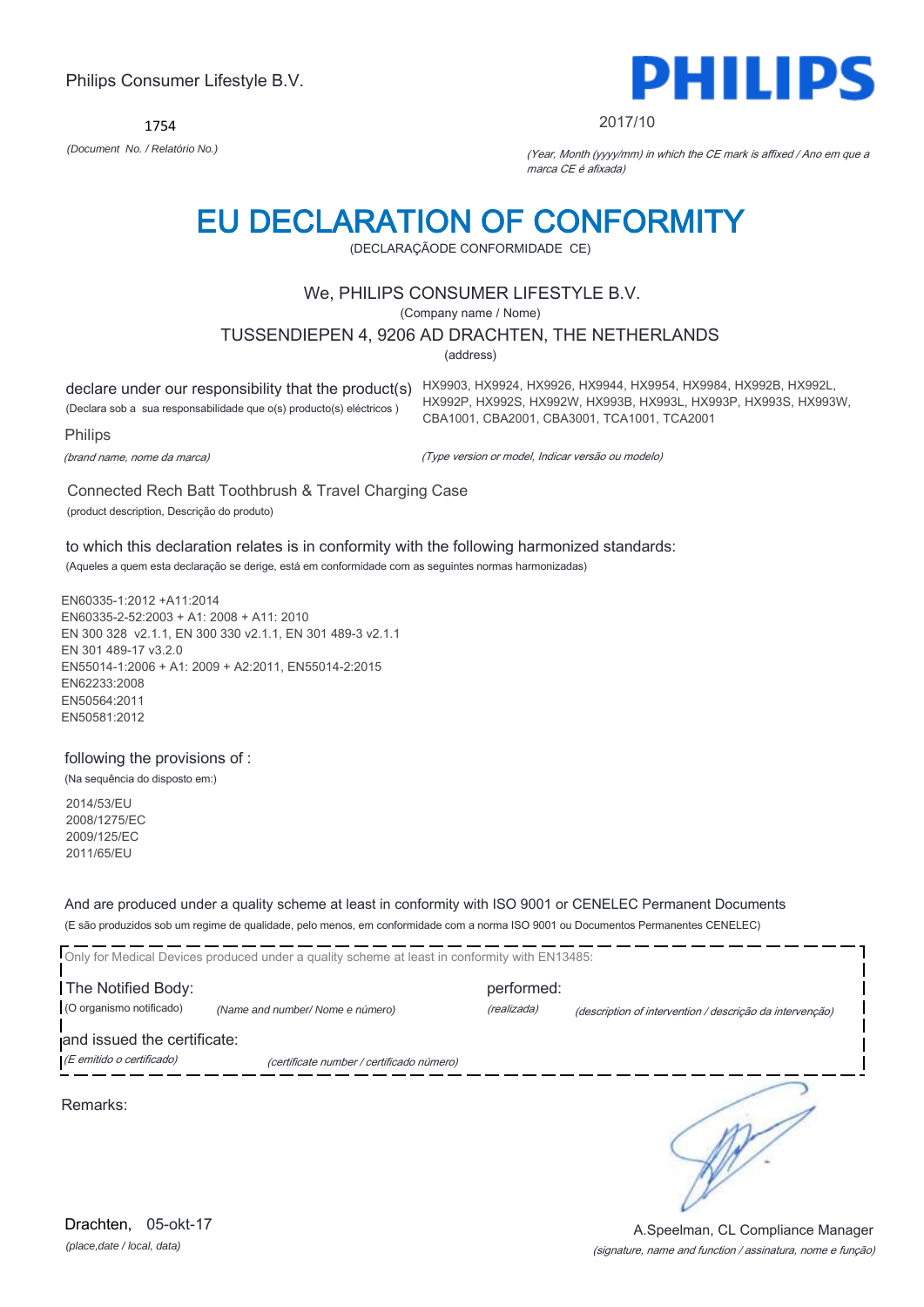1754



#### 2017/10

*(Document No. / Nr. raport)* (Year, Month (yyyy/mm) in which the CE mark is affixed / Anul în care este aplicat marcajul CE)

# EU DECLARATION OF CONFORMITY

(DECLARAŢIE DE CONFORMITATE CE)

# We, PHILIPS CONSUMER LIFESTYLE B.V.

(Company name / Nume)

### TUSSENDIEPEN 4, 9206 AD DRACHTEN, THE NETHERLANDS

(address / adresă)

(Declarăm pe proprie răspundere că produsul (produsele) electric(e))

declare under our responsibility that the product(s) HX9903, HX9924, HX9926, HX9944, HX9954, HX9984, HX992B, HX992L, HX992P, HX992S, HX992W, HX993B, HX993L, HX993P, HX993S, HX993W, CBA1001, CBA2001, CBA3001, TCA1001, TCA2001

Philips

(brand name, marca)

(Type version or model, Tip sau model)

Connected Rech Batt Toothbrush & Travel Charging Case (product description, descriere produs)

to which this declaration relates is in conformity with the following harmonized standards:

(La care se referă această declaraţie, este in conformitate cu următoarele standarde armonizate)

EN60335-1:2012 +A11:2014 EN60335-2-52:2003 + A1: 2008 + A11: 2010 EN 300 328 v2.1.1, EN 300 330 v2.1.1, EN 301 489-3 v2.1.1 EN 301 489-17 v3.2.0 EN55014-1:2006 + A1: 2009 + A2:2011, EN55014-2:2015 EN62233:2008 EN50564:2011 EN50581:2012

### following the provisions of :

(În conformitate cu dispoziţiile directivelor)

2014/53/EU 2008/1275/EC 2009/125/EC 2011/65/EU

And are produced under a quality scheme at least in conformity with ISO 9001 or CENELEC Permanent Documents (Şi sunt fabricate după o schemă de calitate conformă cel puţin cu standardul ISO 9001 sau Documentele Permanente CENELEC)

| Only for Medical Devices produced under a quality scheme at least in conformity with EN13485: |                                               |              |                                                         |  |
|-----------------------------------------------------------------------------------------------|-----------------------------------------------|--------------|---------------------------------------------------------|--|
| The Notified Body:                                                                            |                                               | performed:   |                                                         |  |
| (Organismul notificat)                                                                        | (Name and number/Nume si număr)               | (a efectuat) | (description of intervention / descrierea interventiei) |  |
| and issued the certificate:                                                                   |                                               |              |                                                         |  |
| (Și a emis certificatul)                                                                      | (certificate number / Numărul certificatului) |              |                                                         |  |

Remarks: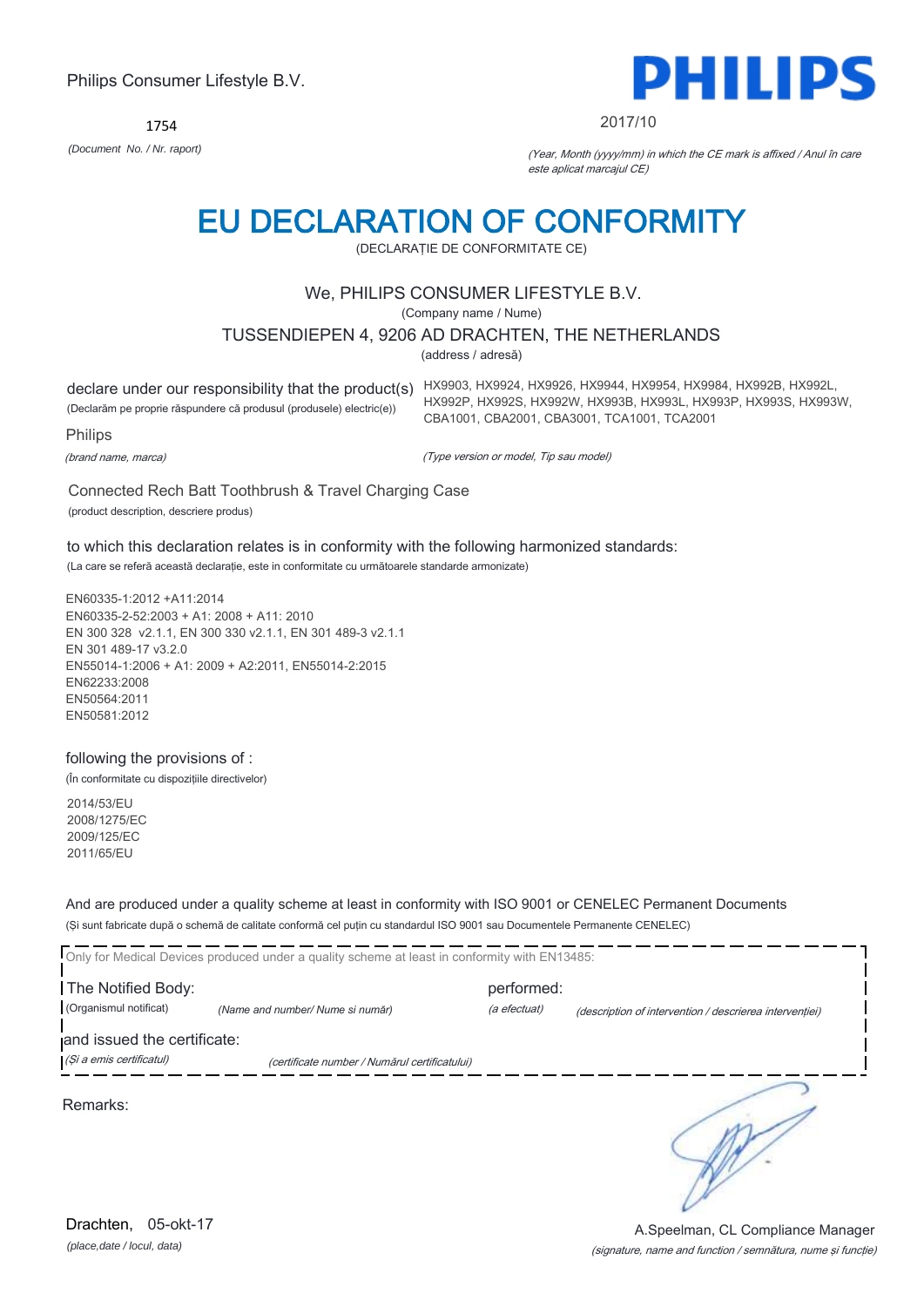1754



#### 2017/10

HX9903, HX9924, HX9926, HX9944, HX9954, HX9984, HX992B, HX992L, HX992P, HX992S, HX992W, HX993B, HX993L, HX993P, HX993S, HX993W,

CBA1001, CBA2001, CBA3001, TCA1001, TCA2001

*(Document No. / Номер протокола)* (Year, Month (yyyy/mm) in which the CE mark is affixed / Год начала маркировки знаком CE)

# EU DECLARATION OF CONFORMITY

(CE Декларация о соответствии)

# We, PHILIPS CONSUMER LIFESTYLE B.V.

(Company name / Юридическое имя)

#### TUSSENDIEPEN 4, 9206 AD DRACHTEN, THE NETHERLANDS

(address / адрес)

declare under our responsibility that the product(s):

(Декларируем под нашу ответственность, что электрическая продукция)

Philips

(brand name, торговая марка)

(Type version or model, тип, модель)

Connected Rech Batt Toothbrush & Travel Charging Case (product description, описание продукции)

to which this declaration relates is in conformity with the following harmonized standards: (указанная в данной декларации, соответствует требованиям следующих стандартов:)

EN60335-1:2012 +A11:2014 EN60335-2-52:2003 + A1: 2008 + A11: 2010 EN 300 328 v2.1.1, EN 300 330 v2.1.1, EN 301 489-3 v2.1.1 EN 301 489-17 v3.2.0 EN55014-1:2006 + A1: 2009 + A2:2011, EN55014-2:2015 EN62233:2008 EN50564:2011 EN50581:2012

### following the provisions of :

(В соответствие с положениями:)

2014/53/EU 2008/1275/EC 2009/125/EC 2011/65/EU

And are produced under a quality scheme at least in conformity with ISO 9001 or CENELEC Permanent Documents (по крайней мере, в соответствии с ISO 9001 или)

Only for Medical Devices produced under a quality scheme at least in conformity with EN13485: The Notified Body: example and the performed: (Нотифицированный Орган) *(Name and number/ Название и номер)* (проверил(а)) (description of intervention / описание проверки) and issued the certificate: (и выпустил(а) сертификат) (certificate number / номер сертификата) ╮ Remarks:

*(place,date / место, дата)* Drachten, 05-okt-17

#### (signature, name and function / подпись, имя и должность) A.Speelman, CL Compliance Manager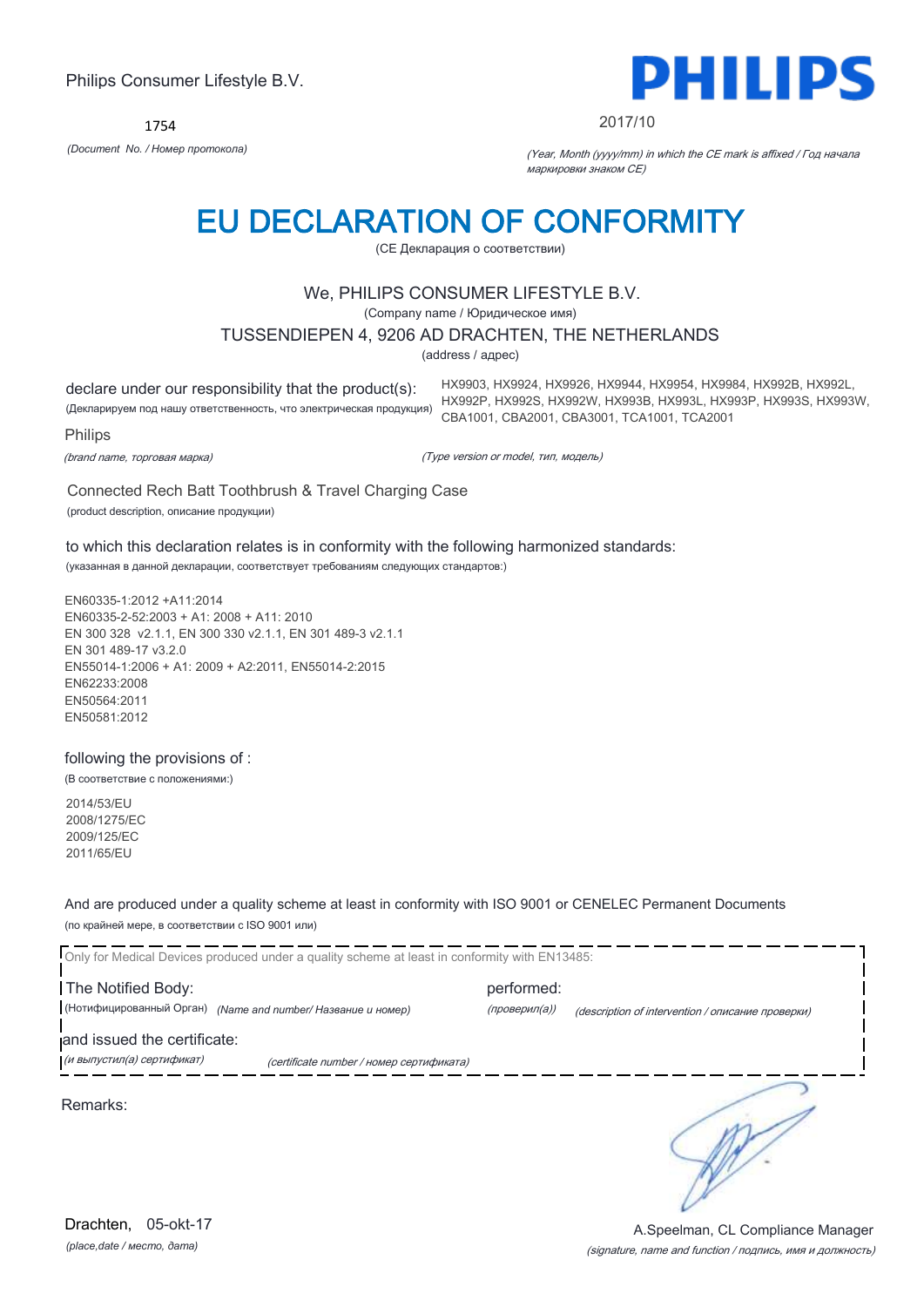1754



#### 2017/10

HX992P, HX992S, HX992W, HX993B, HX993L, HX993P, HX993S, HX993W,

*(Document No. / Správa č.)* (Year, Month (yyyy/mm) in which the CE mark is affixed / Rok v ktorom je opatrený znakom CE)

# EU DECLARATION OF CONFORMITY

(Rok v ktorom je opatrený znakom CE)

# We, PHILIPS CONSUMER LIFESTYLE B.V.

(Company name / Meno )

#### TUSSENDIEPEN 4, 9206 AD DRACHTEN, THE NETHERLANDS

(address / adresa)

declare under our responsibility that the product(s) HX9903, HX9924, HX9926, HX9944, HX9954, HX9984, HX992B, HX992L, (Prehlasujeme na svoju zodpovednosť, že elektrický výrobok(y))

Philips

(brand name, názov značky)

(Type version or model, Typové označenie alebo model)

CBA1001, CBA2001, CBA3001, TCA1001, TCA2001

Connected Rech Batt Toothbrush & Travel Charging Case (product description, opis prístroja)

to which this declaration relates is in conformity with the following harmonized standards: (Na ktorý sa toto vyhlásenie vzťahuje, je v zhode s nasledujúcimi harmonizovanými normami)

EN60335-1:2012 +A11:2014 EN60335-2-52:2003 + A1: 2008 + A11: 2010 EN 300 328 v2.1.1, EN 300 330 v2.1.1, EN 301 489-3 v2.1.1 EN 301 489-17 v3.2.0 EN55014-1:2006 + A1: 2009 + A2:2011, EN55014-2:2015 EN62233:2008 EN50564:2011 EN50581:2012

### following the provisions of :

(V nadväznosti na ustanovenia)

2014/53/EU 2008/1275/EC 2009/125/EC 2011/65/EU

And are produced under a quality scheme at least in conformity with ISO 9001 or CENELEC Permanent Documents (A sú vyrobené systémom kvality minimálne v súlade s normou ISO 9001 alebo CENELEC dokumentmi)

Only for Medical Devices produced under a quality scheme at least in conformity with EN13485: The Notified Body: example and the performed: (Notifikovaný orgán) *(Name and number/ Názov a číslo)* (vykonal) (description of intervention / opis zásahu) and issued the certificate: (A vydal osvedčenie) (certificate number / číslo osvedčenia) ∍ Remarks:

*(place,date / miesto, dátum)* Drachten, 05-okt-17

#### (signature, name and function / podpis, meno a funkcia) A.Speelman, CL Compliance Manager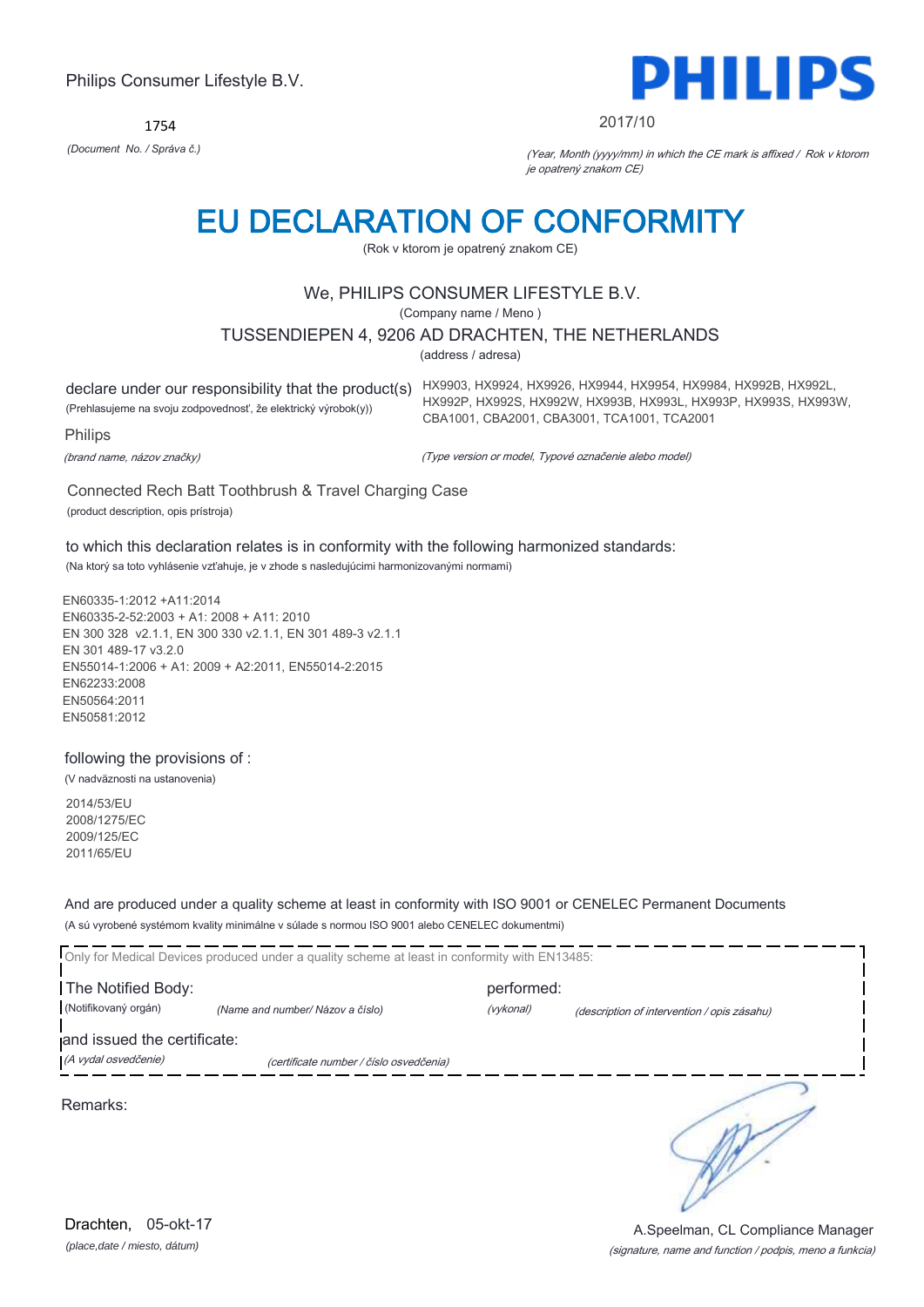1754



#### 2017/10

*(Document No. / Številka poročila)* (Year, Month (yyyy/mm) in which the CE mark is affixed / Leto namstitve CE znaka)

# EU DECLARATION OF CONFORMITY

(Izjava o skladnosti)

# We, PHILIPS CONSUMER LIFESTYLE B.V.

(Company name / Ime)

### TUSSENDIEPEN 4, 9206 AD DRACHTEN, THE NETHERLANDS

(address / Naslov)

(S polno odgovornostjo izjavljamo)

declare under our responsibility that the product(s) HX9903, HX9924, HX9926, HX9944, HX9954, HX9984, HX992B, HX992L, HX992P, HX992S, HX992W, HX993B, HX993L, HX993P, HX993S, HX993W, CBA1001, CBA2001, CBA3001, TCA1001, TCA2001

Philips

(brand name, Ime znamke)

(Type version or model, Tip, verzija ali model)

Connected Rech Batt Toothbrush & Travel Charging Case (product description, Opis proizvoda)

to which this declaration relates is in conformity with the following harmonized standards:

(Na katerega se nanaša ta izjava je skladen z naslednjimi harmoniziranimi standardi)

EN60335-1:2012 +A11:2014 EN60335-2-52:2003 + A1: 2008 + A11: 2010 EN 300 328 v2.1.1, EN 300 330 v2.1.1, EN 301 489-3 v2.1.1 EN 301 489-17 v3.2.0 EN55014-1:2006 + A1: 2009 + A2:2011, EN55014-2:2015 EN62233:2008 EN50564:2011 EN50581:2012

following the provisions of :

(V skladu z naslednjimi odločbami)

2014/53/EU 2008/1275/EC 2009/125/EC 2011/65/EU

And are produced under a quality scheme at least in conformity with ISO 9001 or CENELEC Permanent Documents (In so proizvedeni v skladu s shemo kakovosti najmanj v skladu z ISO 9001 ali CENELEC stalnimi dokumenti)

|                             | Only for Medical Devices produced under a quality scheme at least in conformity with EN13485: |            |                                             |
|-----------------------------|-----------------------------------------------------------------------------------------------|------------|---------------------------------------------|
| The Notified Body:          |                                                                                               | performed: |                                             |
| (Priglašeno organ)          | (Name and number/ Ime in številka)                                                            | (Izvršeno) | (description of intervention / Opis ukrepa) |
| and issued the certificate: |                                                                                               |            |                                             |
| (Izdaja certifikat)         | (certificate number / Številka certifikata)                                                   |            |                                             |
| Remarks:                    |                                                                                               |            |                                             |

*(place,date / Kraj, datum)* Drachten, 05-okt-17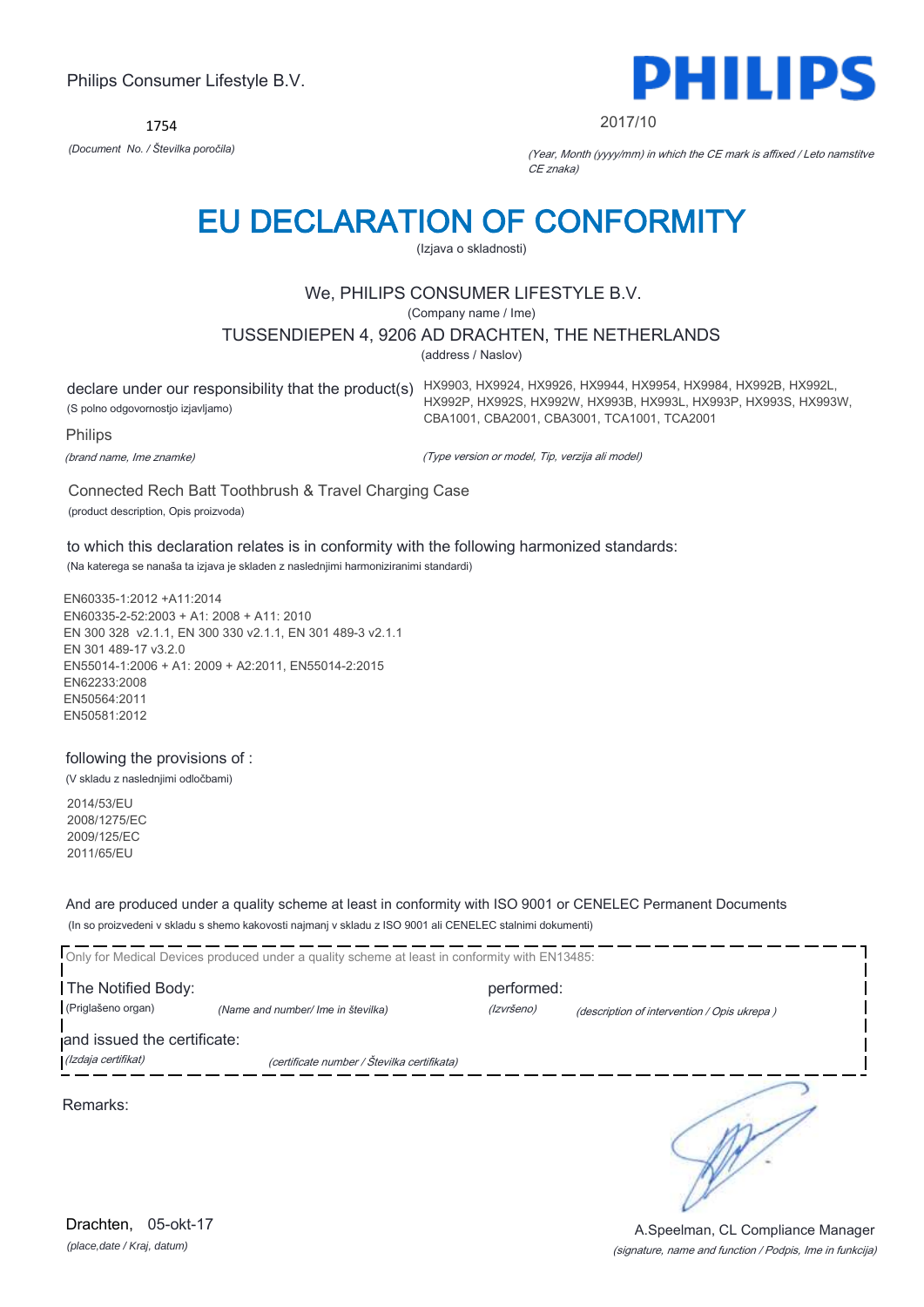1754



#### 2017/10

*(Document No. / Döküman Numarası)* (Year, Month (yyyy/mm) in which the CE mark is affixed / CE İbaresinin eklendiği yıl (yyyy/aa))

# EU DECLARATION OF CONFORMITY

(EU UYGUNLUK BEYANI)

# We, PHILIPS CONSUMER LIFESTYLE B.V.

(Company name / İmalatçının ismi)

TUSSENDIEPEN 4, 9206 AD DRACHTEN, THE NETHERLANDS

(address / İmalatçının adresi )

declare under our responsibility that the product(s): HX9903, HX9924, HX9926, HX9944, HX9954, HX9984, HX992B, HX992L, (bizim sorumluluğumuz altında işbu beyanın ilgili bulunduğu aşağıdaki elektrikli ürünün:) HX992P, HX992S, HX992W, HX993B, HX993L, HX993P, HX993S, HX993W, CBA1001, CBA2001, CBA3001, TCA1001, TCA2001

Philips

(brand name, İsim )

(Type version or model, Tip veya model)

Connected Rech Batt Toothbrush & Travel Charging Case

(product description, Ürün Açıklamas )

to which this declaration relates is in conformity with the following harmonized standards: (aşağıda belirtilen ilgili standartların gerektirdiği uygunluğa sahip olduğunu beyan ederiz)

EN60335-1:2012 +A11:2014 EN60335-2-52:2003 + A1: 2008 + A11: 2010 EN 300 328 v2.1.1, EN 300 330 v2.1.1, EN 301 489-3 v2.1.1 EN 301 489-17 v3.2.0 EN55014-1:2006 + A1: 2009 + A2:2011, EN55014-2:2015 EN62233:2008 EN50564:2011 EN50581:2012

following the provisions of :

(Yasal hükümler şu şekildedir:)

2014/53/EU 2008/1275/EC 2009/125/EC 2011/65/EU

And are produced under a quality scheme at least in conformity with ISO 9001 or CENELEC Permanent Documents (En az ISO 9001 veya CENELEC Daimi Belgelerine uygun kalite şemasına binaen mevcut ürünlerdir)

Only for Medical Devices produced under a quality scheme at least in conformity with EN13485: The Notified Body: performed: (Yetkili Kurul) *(Name and number/ Isin ve numara)* (yerine getirmiştir) (description of intervention /müdahalenin tanımı ) and issued the certificate:

(sertifikayı düzenlemiştir) (certificate number / sertifika numarası)

Remarks:

*(place,date / Yer ve tarih )* Drachten, 05-okt-17

∋

(signature, name and function / İmza, isim ve görevi) A.Speelman, CL Compliance Manager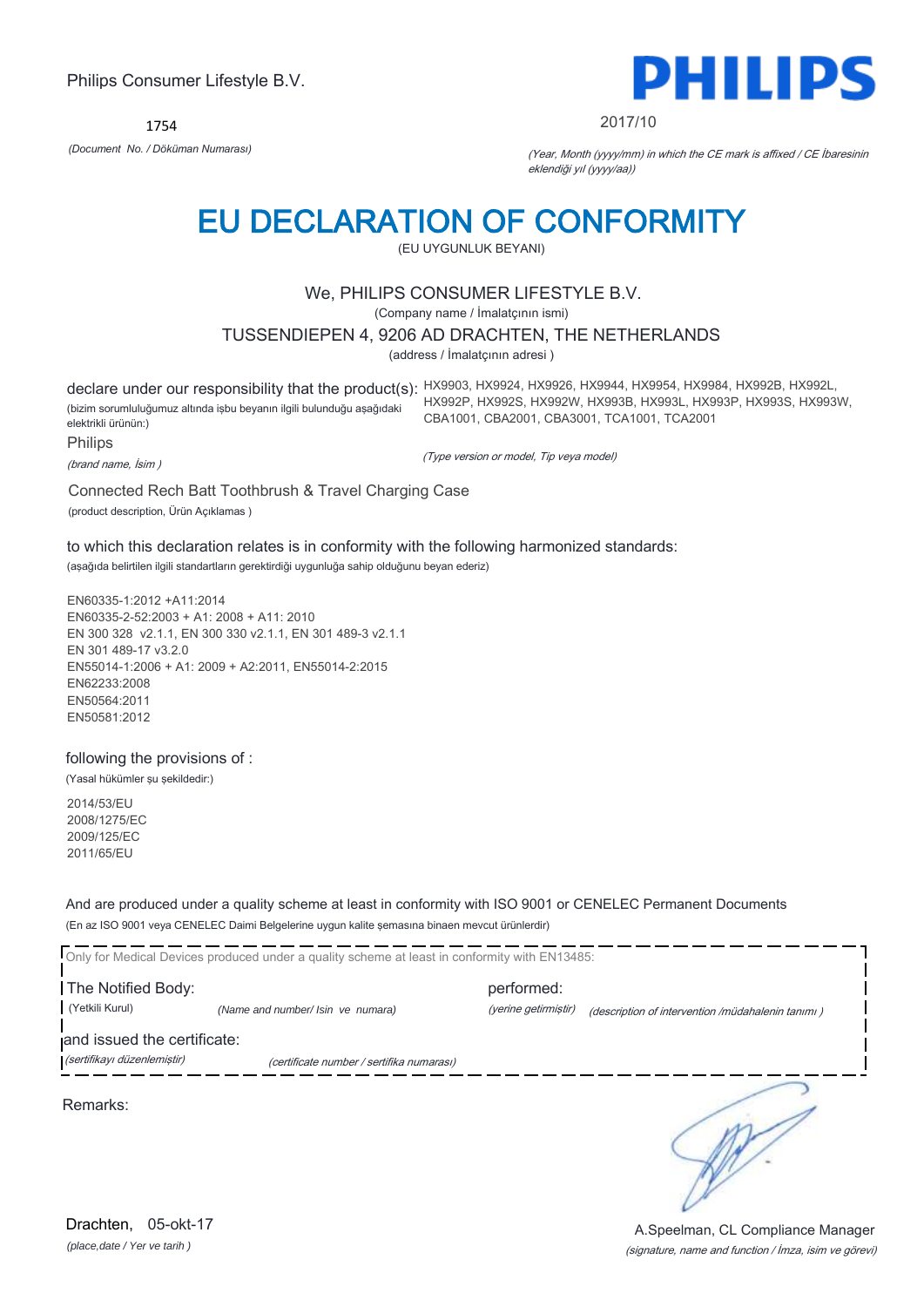1754



#### 2017/10

HX992P, HX992S, HX992W, HX993B, HX993L, HX993P, HX993S, HX993W,

*(Document No. / Broj izvještaja)* (Year, Month (yyyy/mm) in which the CE mark is affixed / Godina ishođenja CE oznake)

# EU DECLARATION OF CONFORMITY

(Izjava o sukladnosti)

# We, PHILIPS CONSUMER LIFESTYLE B.V.

(Company name / Ime)

### TUSSENDIEPEN 4, 9206 AD DRACHTEN, THE NETHERLANDS

(address / Adresa)

declare under our responsibility that the product(s) HX9903, HX9924, HX9926, HX9944, HX9954, HX9984, HX992B, HX992L, (Odgovorno izjavljujemo da je elektični uređaj(i))

Philips

(brand name, Naziv robne marke)

(Type version or model, Tipska oznaka ili model)

CBA1001, CBA2001, CBA3001, TCA1001, TCA2001

Connected Rech Batt Toothbrush & Travel Charging Case (product description, opis proizvoda)

to which this declaration relates is in conformity with the following harmonized standards:

(Na koje se ova izjava odnosi zadovoljava sljedeće usklađene norme)

EN60335-1:2012 +A11:2014 EN60335-2-52:2003 + A1: 2008 + A11: 2010 EN 300 328 v2.1.1, EN 300 330 v2.1.1, EN 301 489-3 v2.1.1 EN 301 489-17 v3.2.0 EN55014-1:2006 + A1: 2009 + A2:2011, EN55014-2:2015 EN62233:2008 EN50564:2011 EN50581:2012

### following the provisions of :

(Slijedom odredbi:)

2014/53/EU 2008/1275/EC 2009/125/EC 2011/65/EU

And are produced under a quality scheme at least in conformity with ISO 9001 or CENELEC Permanent Documents (najmanje u skladu sa normom ISO 9001 ili)

| Only for Medical Devices produced under a quality scheme at least in conformity with EN13485: |                                     |            |                                                   |
|-----------------------------------------------------------------------------------------------|-------------------------------------|------------|---------------------------------------------------|
| The Notified Body:                                                                            |                                     | performed: |                                                   |
| (Nadležno tijelo)                                                                             | (Name and number/ Ime i broj)       | (Izveden)  | (description of intervention / Opis intervencije) |
| and issued the certificate:                                                                   |                                     |            |                                                   |
| (l izdana je potvrda)                                                                         | (certificate number / Broj potvrde) |            |                                                   |
| Remarks:                                                                                      |                                     |            |                                                   |

(signature, name and function / Potpis,ime i radno mjesto) A.Speelman, CL Compliance Manager

*(place,date / Mjesto ,datum)* Drachten, 05-okt-17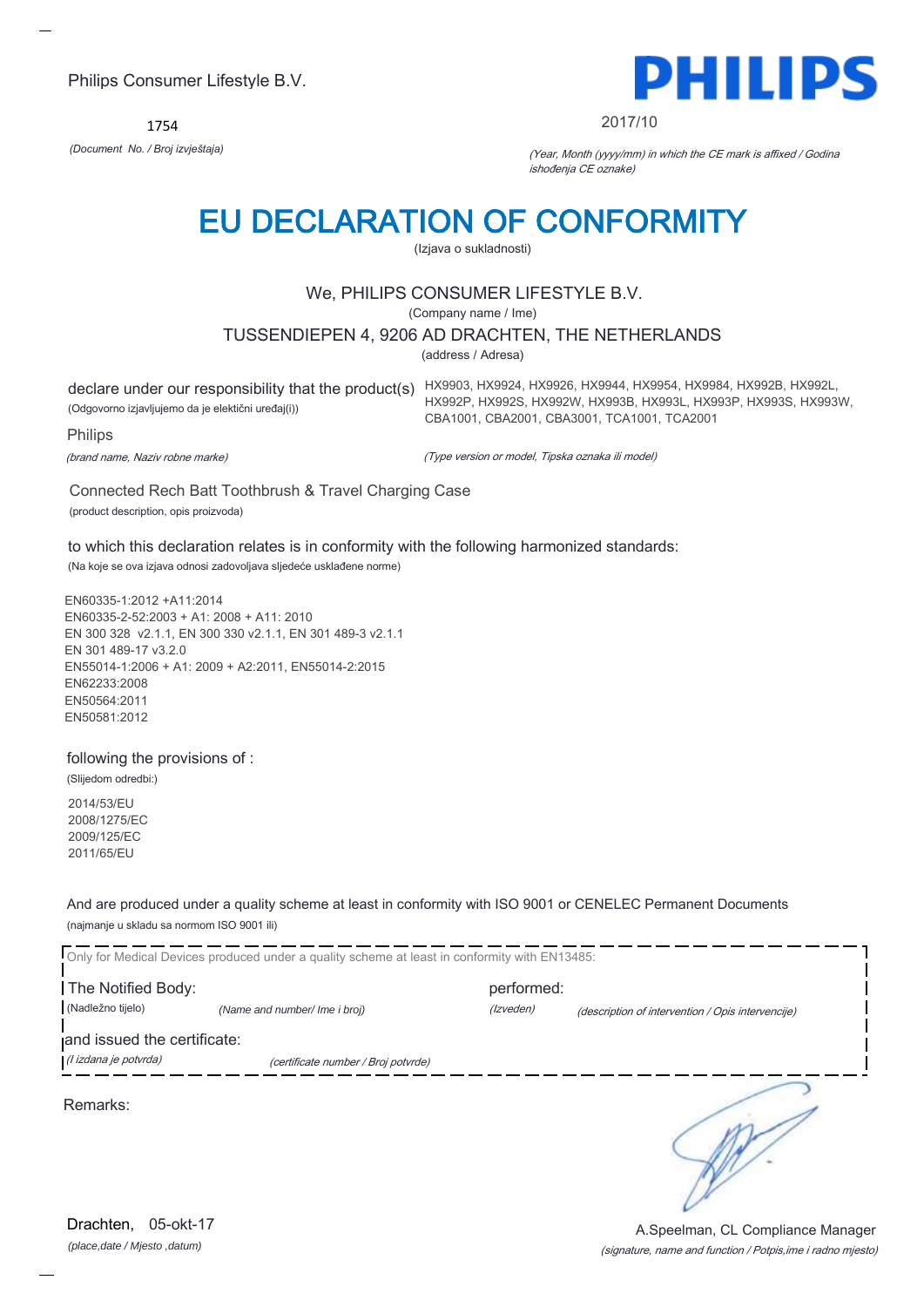1754



#### 2017/10

*(Document No. / Αρ. έκθεσης)* (Year, Month (yyyy/mm) in which the CE mark is affixed / Έτος επικόλλησης του σήματος συμμόρφωσης CE)

# EU DECLARATION OF CONFORMITY

(ΔΗΛΩΣΗ ΣΥΜΜΟΡΦΩΣΗΣ CE)

# We, PHILIPS CONSUMER LIFESTYLE B.V.

(Company name / Επωνυμία)

#### TUSSENDIEPEN 4, 9206 AD DRACHTEN, THE NETHERLANDS

(address / Διεύθυνση)

declare under our responsibility that the product(s) HX9903, HX9924, HX9926, HX9944, HX9954, HX9984, HX992B, HX992L, (Δηλώνουμε υπεύθυνα ότι το ηλεκτρολογικό προϊόν/ προϊόντα) HX992P, HX992S, HX992W, HX993B, HX993L, HX993P, HX993S, HX993W, CBA1001, CBA2001, CBA3001, TCA1001, TCA2001

Philips

(brand name, ονομασία μάρκας)

(Type version or model, Τύπος έκδοσης ή μοντέλο)

Connected Rech Batt Toothbrush & Travel Charging Case (product description, περιγραφή προϊόντος)

to which this declaration relates is in conformity with the following harmonized standards: (στο οποίο/ στα οποία αφορά η παρούσα δήλωση συμμορφούται/ συμμορφούνται με τα εξής εναρμονισμένα πρότυπα)

EN60335-1:2012 +A11:2014 EN60335-2-52:2003 + A1: 2008 + A11: 2010 EN 300 328 v2.1.1, EN 300 330 v2.1.1, EN 301 489-3 v2.1.1 EN 301 489-17 v3.2.0 EN55014-1:2006 + A1: 2009 + A2:2011, EN55014-2:2015 EN62233:2008 EN50564:2011 EN50581:2012

### following the provisions of :

(Σύμφωνα με τις διατάξεις των οδηγιών)

2014/53/EU 2008/1275/EC 2009/125/EC 2011/65/EU

And are produced under a quality scheme at least in conformity with ISO 9001 or CENELEC Permanent Documents

(Και παράγεται/ παράγονται σύμφωνα με ένα ποιοτικό πρόγραμμα που συμμορφούται, κατ'ελάχιστον, με το πρότυπο ISO 9001 ή με τα Μόνιμα Έγγραφα Τεκμηρίωσης της CENELEC)

|                                                               | Only for Medical Devices produced under a quality scheme at least in conformity with EN13485: |                           |                                                      |
|---------------------------------------------------------------|-----------------------------------------------------------------------------------------------|---------------------------|------------------------------------------------------|
| The Notified Body:<br>(Ο ειδοποιηθείς οργανισμός)             | (Name and number/ Ονομασία και αριθμός)                                                       | performed:<br>(διεξήγαγε) | (description of intervention / περιγραφή παρέμβασης) |
| and issued the certificate:<br>(Και εξέδωσε το πιστοποιητικό) | (certificate number / αριθμός πιστοποιητικού)                                                 |                           |                                                      |
| Remarks:                                                      |                                                                                               |                           |                                                      |

*(place,date / τόπος, ημερομηνία)* Drachten, 05-okt-17

(signature, name and function / υπογραφή, ονοματεπώνυμο και λειτουργία) A.Speelman, CL Compliance Manager